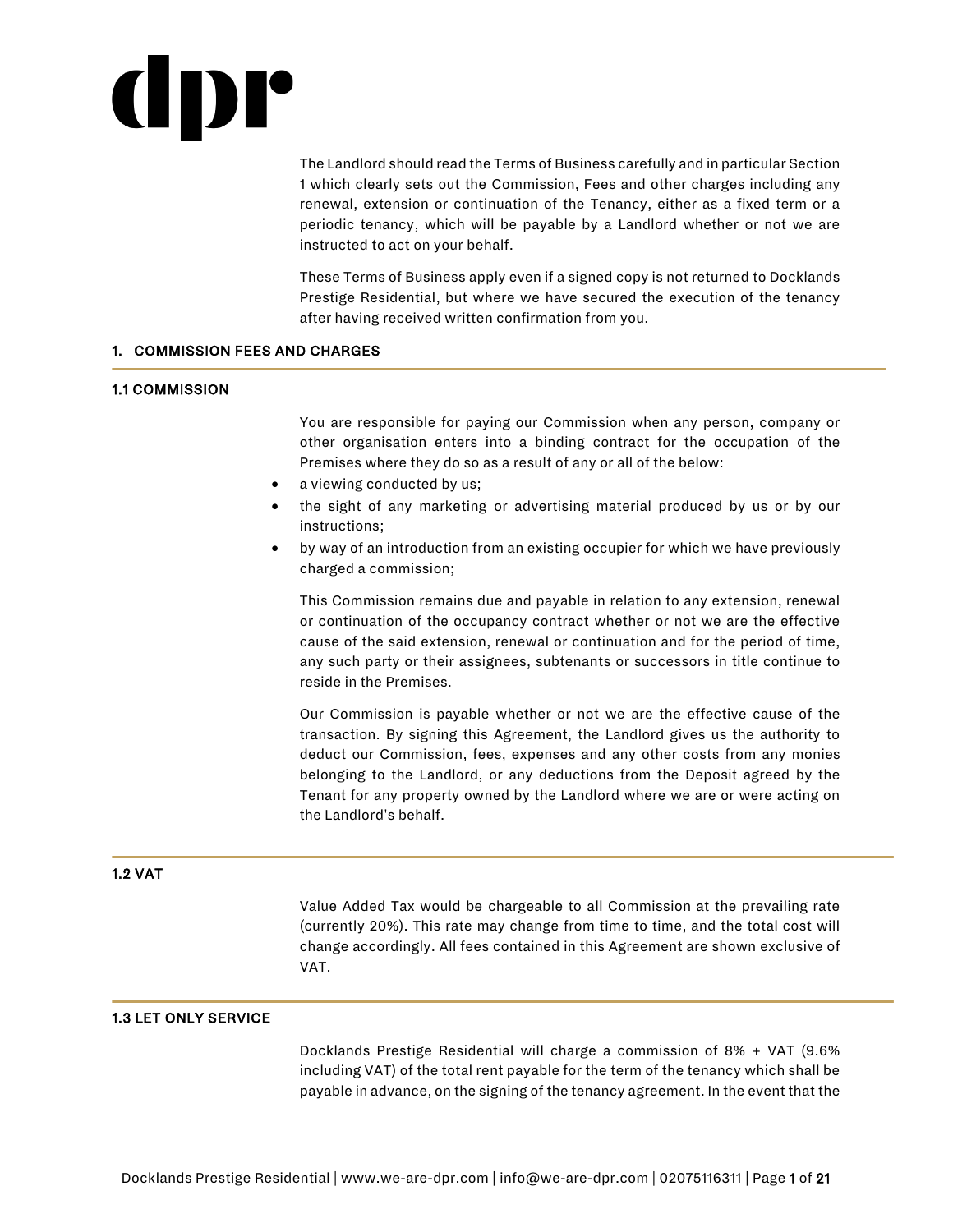initial tenancy is extended, whether or not negotiated by Docklands Prestige Residential, a fee of 8% + VAT (9.6% including VAT) of the gross rent for the full term of the renewal is payable in advance at the commencement of each renewal and is payable throughout the entire period that the Tenant remains in occupation of the property.

The Let Only Service will remain in effect for the duration of the tenants' occupancy. To clarify, until all tenants as secured by Docklands Prestige Residential have activated and exercised the termination of the tenancy by physically departing the property, this includes but is not limited to the original fixed, renewed periodic or rolling term.

Example: If the monthly rent was £........, the fee would be £......... including VAT.

### 1.4 LETTING AND RENT COLLECTION SERVICE

Docklands Prestige Residential will charge a commission of 8% + VAT (9.6% including VAT) of the total rent payable for the term of the tenancy which shall be payable monthly in advance and deducted by us agent from the rent collected. In the event that the initial tenancy is extended, whether or not negotiated by Docklands Prestige Residential, a fee of 8% + VAT (9.6% including VAT) will continue to be payable monthly in advance and deducted from the rent collected for the full term of the renewal. The fee is payable throughout the entire period that the Tenant remains in occupation of the property. If the rent collection service should be terminated, the Let Only Service will remain in effect for the duration of the tenants' occupancy. To clarify, until all tenants as secured by Docklands Prestige Residential have activated and exercised the termination of the tenancy by physically departing the property, this includes but is not limited to the original fixed, renewed periodic or rolling term.

Example: If the monthly rent was £1,450.00 then the monthly fee would be £139.20, including VAT.

# 1.5 FULL PROPERTY MANAGEMENT SERVICE

Docklands Prestige Residential will charge a commission of 10% + VAT (12% including VAT) of the total rent payable for the term of the tenancy which shall be payable monthly in advance and deducted by us agent from the rent collected. In the event that the initial tenancy is extended, whether or not negotiated by Docklands Prestige Residential, a fee of 10% + VAT (12% including VAT) will continue to be payable monthly in advance and deducted from the rent collected for the full term of the renewal. The fee is payable throughout the entire period that the Tenant remains in occupation of the property. If the management service should be terminated, the Let Only Service will remain in effect for the duration of the tenants' occupancy. To clarify, until all tenants as secured by Docklands Prestige Residential have activated and exercised the termination of the tenancy by physically departing the property, this includes but is not limited to the original fixed, renewed periodic or rolling term.

Example: If the monthly rent was £1,450.00, then the monthly fee would be £174.00, including VAT.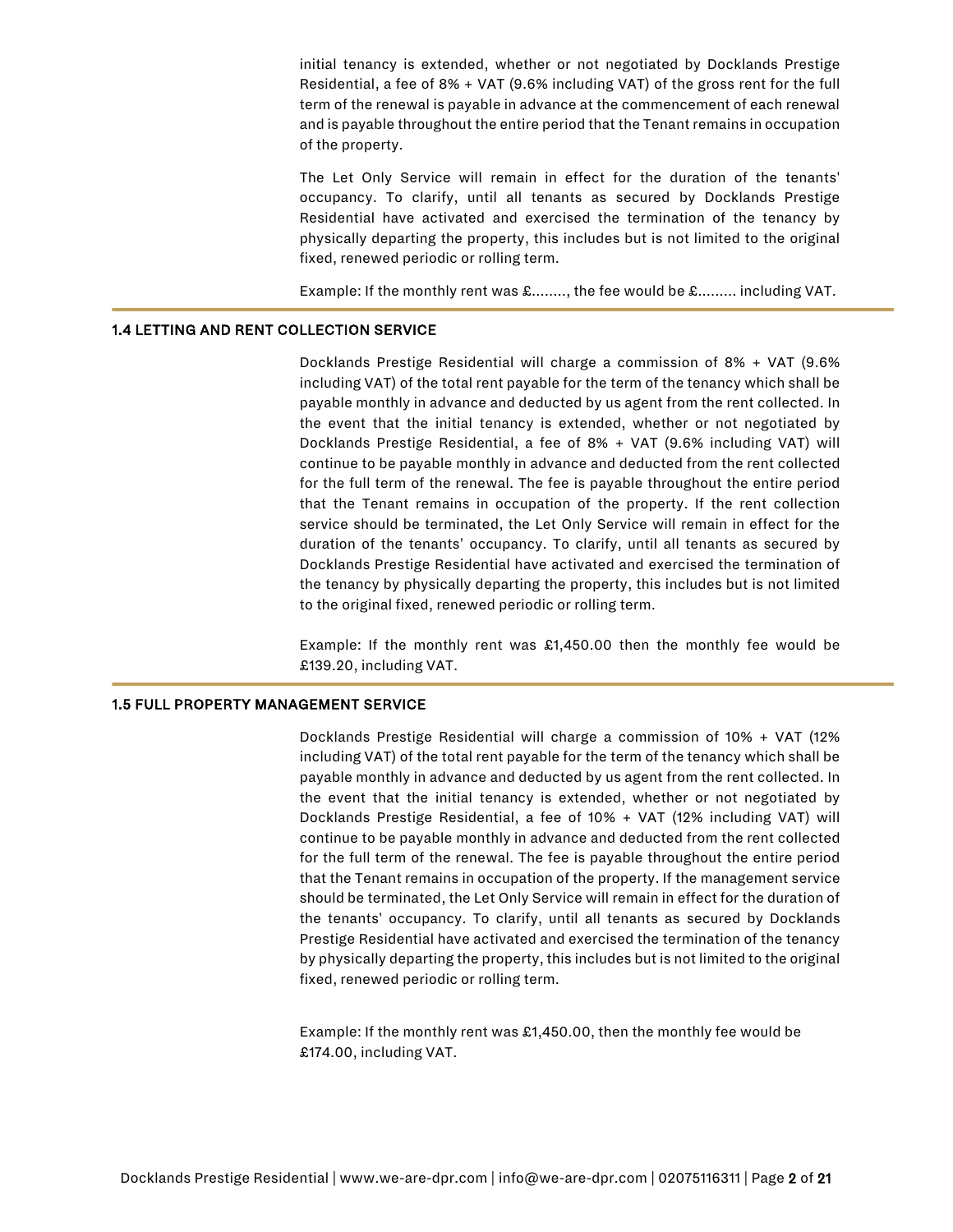# 1.6 PAYMENT OF FEES

Notwithstanding that the above-mentioned fees are payable in advance. Docklands Prestige Residential agrees to accept payment as follows:

Let Only Service - Payment will be taken from the first month's rent. In the event that the first month's rent is less than the total fee, the balance will be taken from the second month's rent.

Letting & Rent Collection and Letting &Property Management Services - fee is payable monthly in advance and deducted by us agent from the rent collected.

### 1.7 ADDITIONAL CHARGES

The following Services are in addition to the above and form the subject of an additional charge.

- Preparation of an Inventory/Check-in and check out on behalf of the Landlord by an independent inventory clerk. The cost of the preparation of the Inventory/ Check-in and out £150.00 + VAT (£180.00 including VAT)is borne by the Landlord.
- Tenancy Set Up Fee an administration charge of £200.00 + VAT (£240.00 including VAT) is payable to cover the cost of preparing new documentation & referencing tenants, arranging and supervising the signing and execution of the new agreement.
- Tenancy Renewal Fee an administration charge of £125.00 + VAT (£150.00 including VAT) is payable to cover the cost of preparing new documentation, arranging and supervising the signing and execution of the new agreement.
- Property inspection and a report of property condition during a tenancy at the Landlord's request are charged £80.00 + VAT (£96.00 including VAT).
- Preparation of documentation for County Court proceedings or Deposit Protection Service ("DPS") adjudication will be £80.00 + VAT (£96.00 including VAT).
- If the Landlord is not resident in the UK, we will charge an administration fee of £50.00 + VAT (£60.00 including VAT) each quarter for tax retention and completion of the documentation required by the Centre for Non Residents.
- Private property license application fee £150.00 + VAT (£180.00 incl VAT).
- Professional pre-tenancy clean. Estimates will be provided upon request.
- Electrical Inspection (EICR) between £120.00 and £150.00 depending on the property size.
- Other Services; From time to time DPR may offer a range of third-party services and products to Landlords. These companies may make a payment to DPR who reserve the right to retain any commissions, interest or other sums earned while acting on the Landlord's behalf.

# 2. PRE-LETTING REQUIRMENTS

# 2.1 MONEY LAUNDERING REGULATIONS 2007

Under Money Laundering Regulations 2007, we are compelled by law to confirm the identity of all clients with whom we have business dealings and retain evidence of this confirmation and the dealings for a period of five years.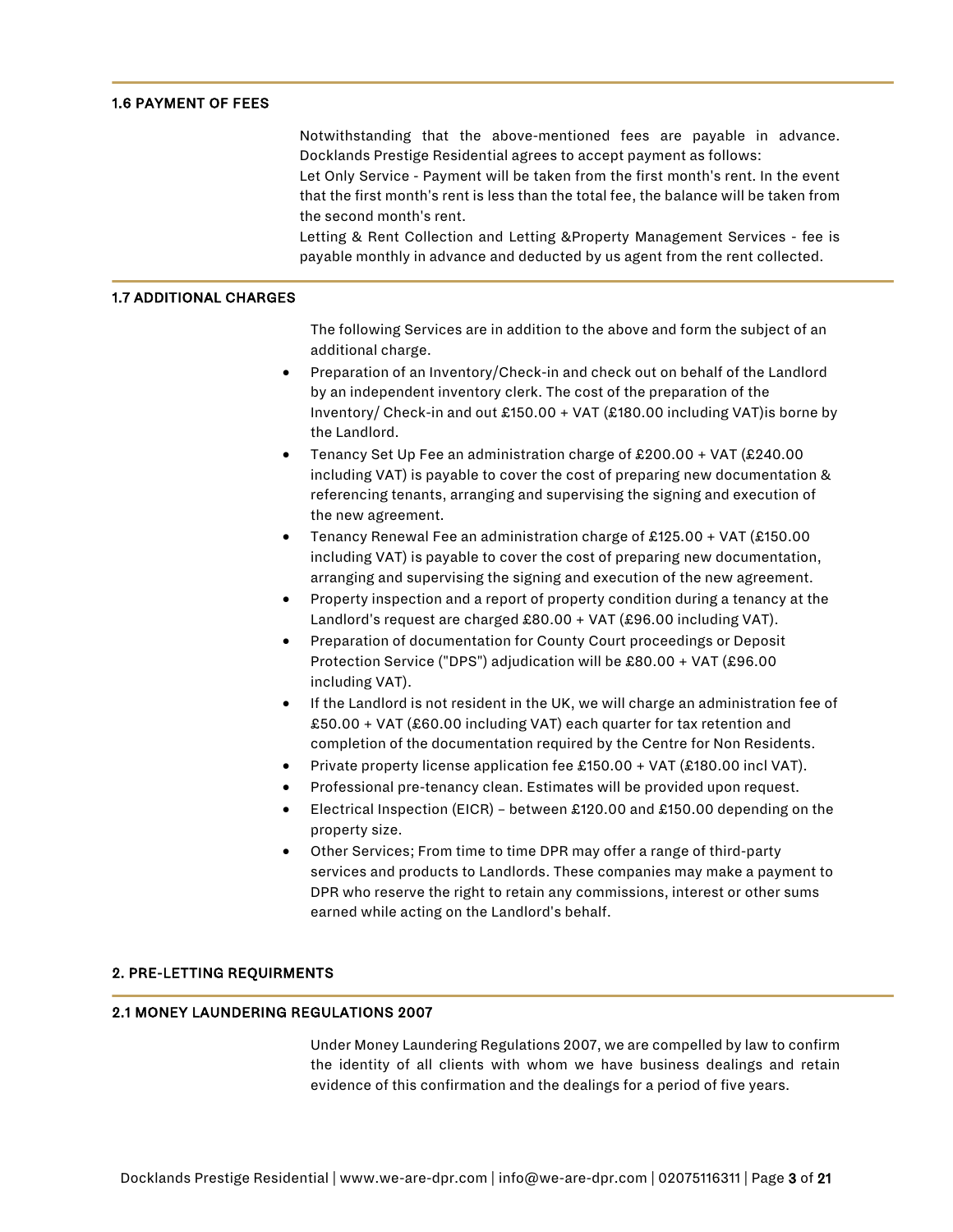### 2.2 MORTGAGE CONSENT

Where a property is subject to a mortgage or other loan, it is normally a requirement that written permission is required to let the property. By signing this document, you warrant that such permission has been granted. You must inform us of any special conditions imposed by the lender before entering into a tenancy. Conditions or penalties cannot be imposed on a Tenant at a later date.

### 2.3 LEASHOLD CONSENT

Where a property is held on a lease, you must ensure that the intended letting is permitted by the terms of your lease, that the intended tenancy is for a period expiring prior to the termination of your lease and that any permissions required to sub-let have been obtained. Unless otherwise advised in writing, we will assume that all such permissions have been obtained (under our Property Management Service we can, on your request, obtain such permissions if you provide written consent to relevant party authorising us to act on your behalf.) You must also provide us with a copy of the relevant sections of the lease to attach to the tenancy agreement; otherwise, the Tenant does not have to comply. This may lead you to breach terms of your lease and legal action being taken against you.

# 2.4 JOINT OWNERSHIP

By signing this document, you confirm that you are the owner or joint owners of the property or you are fully authorised as or by the owner or joint owners to let the property and that you have written authority to act on the ir behalf. You further confirm that you have provided the names of all joint owners so that these may be named in the tenancy agreement.

## 2.5 INSURANCE

You must ensure that you are fully insured for buildings insurance. We also recommend taking out Landlord contents insurance with a policy that covers furnished lettings and includes third party liability cover. By signing this document, you are confirming to us that suitable and adequate insurances are in place and will be provided if requested by the Tenants.

### 2.6 GAS SAFETY (INSTALLATION AND USE) REGULATIONS 1998

All gas appliances, pipework and flues in the property must comply with these regulations which include annual safety inspection by a Gassafe registered installer and provision of a gas safety certificate to the Tenant prior to the commencement of the tenancy. By signing this document you hereby warrant that all such regulations have and will continue to be complied with (under our Property Management Service, we will arrange compliance with these regulations).

A tenancy cannot commence unless we hold a copy of a valid gas safety certificate.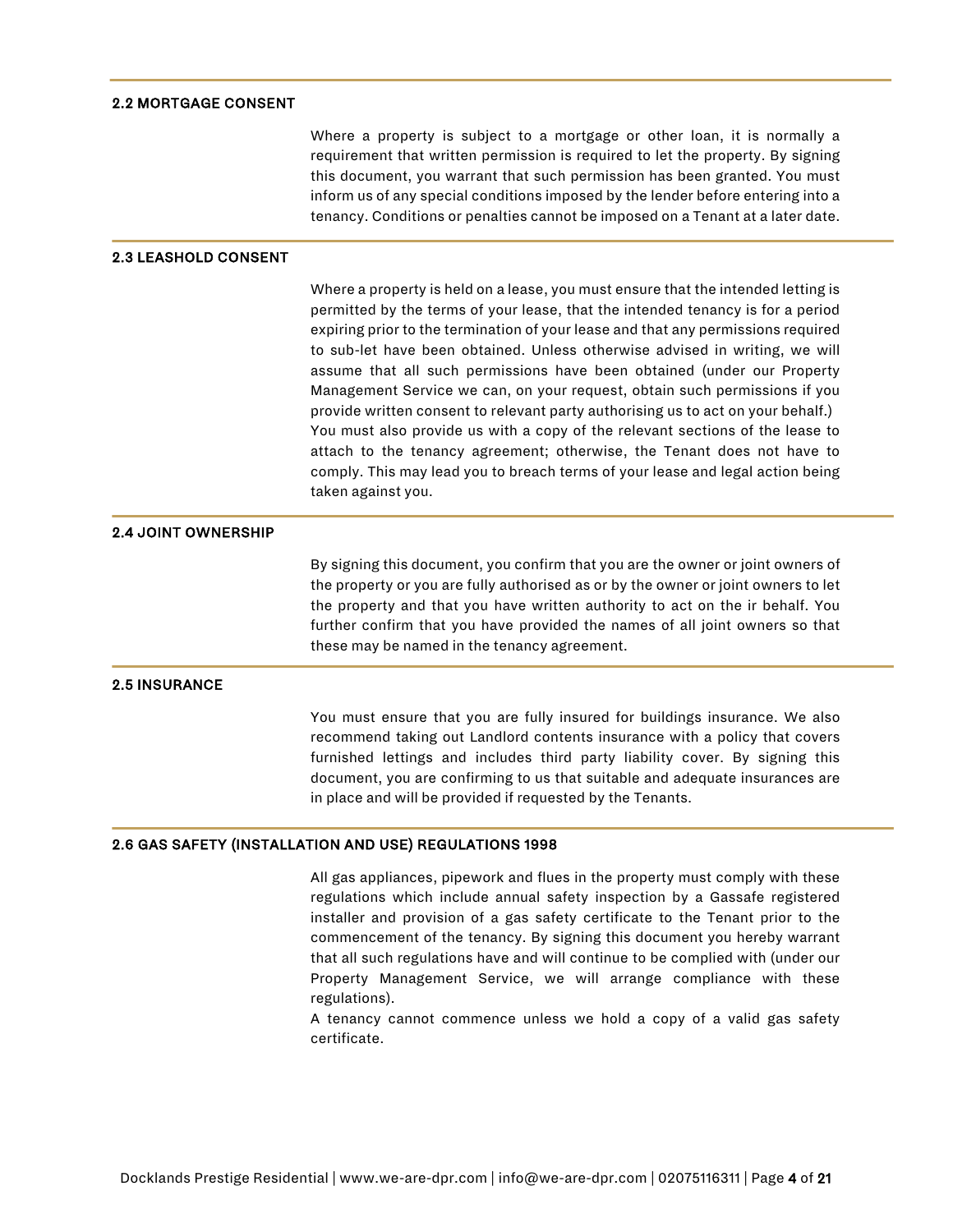### 2.7 FURNITURE & FURNISHINGS (FIRE) (SAFETY) REGULATIONS – AMENDED 1993

By signing this document, you warrant that all upholstered furniture, soft furnishings, beds, mattresses, pillows and cushions supplied to the property and forming part of the proposed letting (including any later replacements) comply with the Furniture & Furnishings (Fire) (Safety) Regulations 1988 as amended 1989 &1993.

### 2.8 ELECTRICAL EQUIPMENT (SAFETY) REGULATIONS 1994

By signing this document, you warrant that all electrical equipment and appliances comply with the Electrical Equipment (Safety) Regulations 1994 and that the electrical supply and wiring are safe and will not cause danger (under our Property Management Service we can, upon your request, obtain safety certificates from a suitably qualified electrical contractor). You must provide written instructions for all electrical appliances or they will not be deemed safe and would have to be removed from the property.

## 2.9 CONDITION OF PROPERTY, FITTINGS AND EQUIPEMENT

From 01 January 2005, the above Regulations came into force requiring qualified personnel to carry out certain electrical work at premises. To ensure compliance with the Regulations, we will only use a competent person to carry out any electrical work at the Premises. If the Landlord wishes to use his own contractor, we will need to write a proof that he is currently registered with an approved self-certification scheme before issuing instructions. In the absence of such proof, we will instruct our own contractor if managing the Premises.

### 2.10 PART "P" BUILDING REGULATIONS (ELECTRICAL SAFETY IN DWELLINGS)

From 01 January 2005, the above Regulations came into force requiring qualified personnel to carry out certain electrical work at premises. To ensure compliance with the Regulations, we will only use a competent person to carry out any electrical work at the Premises. If the Landlord wishes to use his own contractor, we will need to write a proof that he is currently registered with an approved self-certification scheme before issuing instructions. In the absence of such proof, we will instruct our own contractor if managing the Premises.

### 2.11 SMOKE ALARMS AND CARBON MONOXIDE ALARMS

Under current legislation being the Building Regulations 1991, it is the law that all newly built premises from June 1992 must have mains fitted smoke alarms with battery back-up. Other properties do not require smoke alarms by law. However, if battery operated smoke alarms are fitted to the Premises, the Landlord must ensure that the alarms are in working order at the start of a Tenancy. It is not the law that carbon monoxide alarms are fitted to premises. However, we advise all Landlords to consider the installation of alarms to protect the Occupier and help prevent any legal action being taken against a Landlord. If you wish us to arrange the fitting of alarms at your expense, you must advise us in writing. The cost will be deducted from the rent and shown on your statement of account.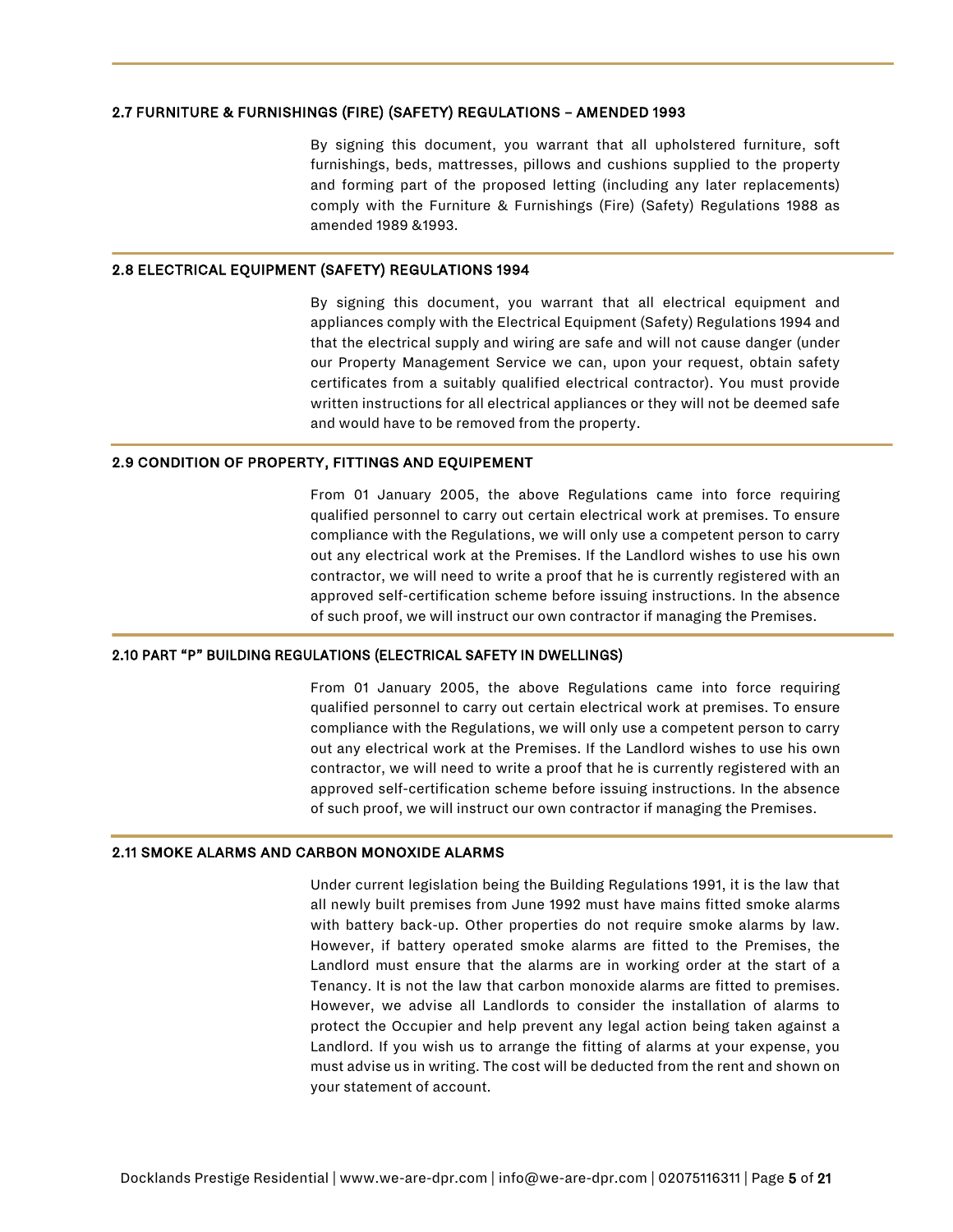# 2.12 LANDLORD AND TENANT ACT 1987

|                                            | This Act stipulates that the Tenant must be provided with an address in England<br>and Walesat which notices (including notices in proceedings) may be served on<br>the Landlord. If you do not reside in England or Wales, you must provide us with<br>an address in England or Wales where notices can be served. If this address<br>changes during the tenancy you must inform us immediately (under our Property                                                                                                      |
|--------------------------------------------|---------------------------------------------------------------------------------------------------------------------------------------------------------------------------------------------------------------------------------------------------------------------------------------------------------------------------------------------------------------------------------------------------------------------------------------------------------------------------------------------------------------------------|
|                                            | Management Service we will use our Property Management Office for this<br>address). If you fail to provide an address, the Tenant has no liability to pay rent<br>until this is rectified and address is given.                                                                                                                                                                                                                                                                                                           |
| <b>2.13 KEYS</b>                           |                                                                                                                                                                                                                                                                                                                                                                                                                                                                                                                           |
|                                            | You must provide us with a minimum of three complete sets of keys prior to the<br>Tenancy commencing. If werequire additional sets to be cut to enable you to<br>comply with this obligation, the charges will be passed to you.                                                                                                                                                                                                                                                                                          |
| <b>2.14 INCOME TAX</b>                     |                                                                                                                                                                                                                                                                                                                                                                                                                                                                                                                           |
|                                            | If you are not a resident in the UK for a period in excess of six months in the tax<br>year, you will need an approval number to prevent tax being deducted from your<br>income. This should be obtained prior to any tenancy being granted. You should<br>inform us of any change in residency. See Section 4 for further details.                                                                                                                                                                                       |
| <b>2.15 FORMAL OFFER</b>                   |                                                                                                                                                                                                                                                                                                                                                                                                                                                                                                                           |
|                                            | You are advised that if a formal offer has been made by a prospective Tenant<br>and agreed by yourself and you then inform us that you wish to withdraw from<br>the proposed Tenancy that it may not be possible to withdraw the offer if it has<br>been accepted. If you refuse to proceed, the Tenant could take legal action<br>against you for any losses suffered. If a prospective Tenant agrees to<br>accommodate your request, you should expect to meet reasonable costs and<br>expenses incurred by him or her. |
| <b>2.16 MAIL RE-DIRECTION</b>              |                                                                                                                                                                                                                                                                                                                                                                                                                                                                                                                           |
|                                            | You should arrange the redirection of mail through the Post Office. We do not<br>redirect mail, nor is it the responsibility of the Tenant.                                                                                                                                                                                                                                                                                                                                                                               |
| <b>2.17 ENERGY PERFORMANCE CERTIFICATE</b> |                                                                                                                                                                                                                                                                                                                                                                                                                                                                                                                           |

You must provide us with an EPC prior to the marketing of the property. If you use the Management Service, we will organise the EPC at the cost of the Landlord.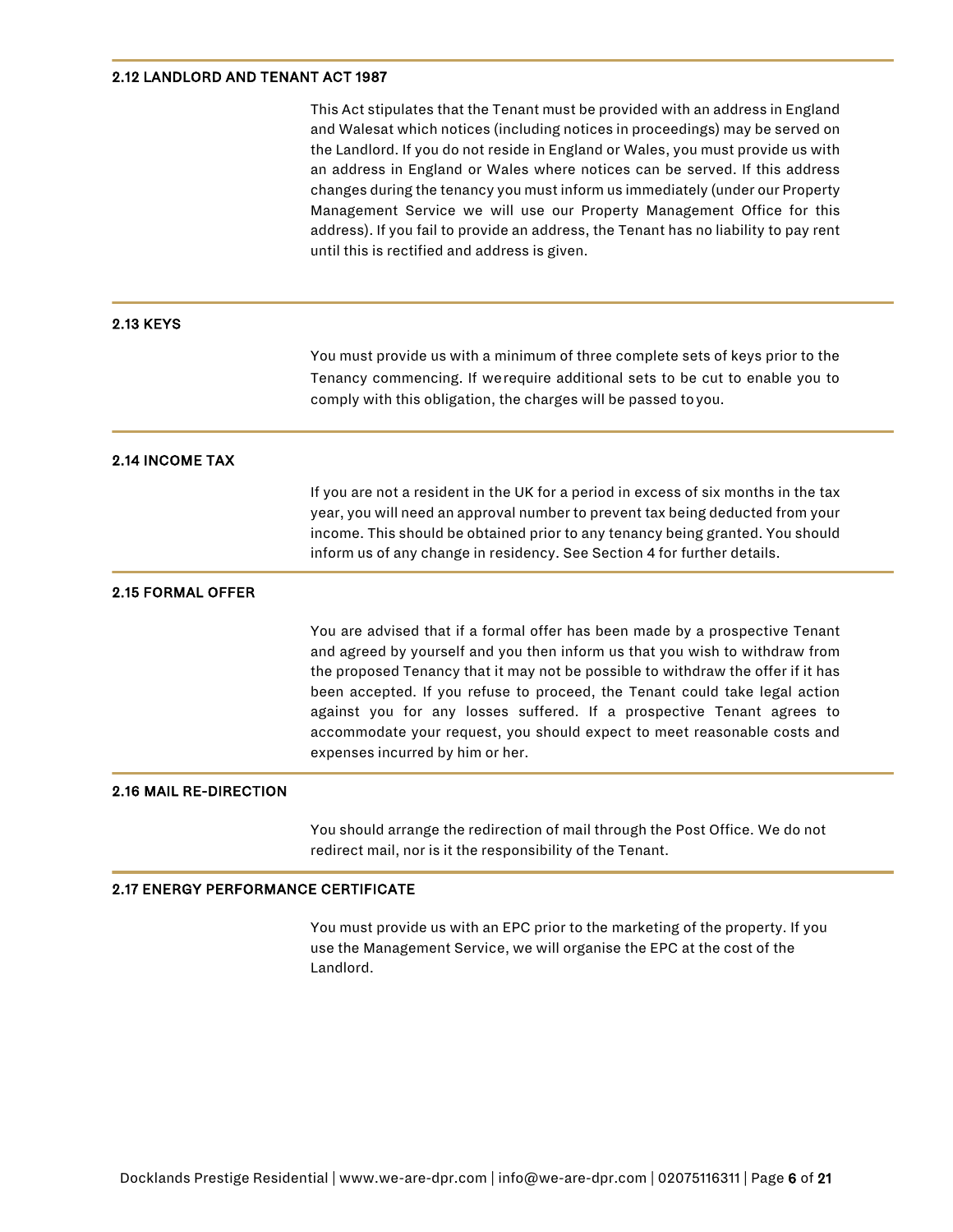### 3.1 LET ONLY

- 3.1.1 We will visit the property to assess its suitability for letting and advise of any works that may improve the letting of the property;
- 3.1.2 We will provide an indication of the current weekly rental price under present market conditions. This may vary depending upon the type of Tenant sought and the length of time the propertyis available;
- **3.1.3** We will advise on the best way to present the property;
- 3.1.4 We will market the property extensively on the internet and with press advertising;
- 3.1.5 We will accompany all viewings using keys provided or arranging to meet you at the property;
- 3.1.6 We will introduce a prospective Tenant and negotiate terms between both parties;
- 3.1.7 Unless otherwise agreed, we will take out references on all Tenants through an independent referencing agency and provide the Tenant with a draft tenancy agreement so that legal advice can be obtained upon its contents;
- 3.1.8 We will arrange for the property to be professionally cleaned at your expense, the cost to be deducted from the initial rent payment;
- 3.1.9 Where requested in writing, we will arrange for an independent professional inventory to be prepared and to be checked on the move in at your expense. If you do not have an inventory you may not be able to claim for damage at the end of the tenancy;
- 3.1.10 We will provide the Tenant with a copy of the Department for Communities and Local Government's "How To Rent: the checklist for renting in England". You must provide the Tenant with an Energy Performance Certificate and Gas Safety Certificate 9 if appropriate).
- 3.1.11 We will prepare appropriate agreement including special conditions agreed between the parties and copies signed by each party:
- 3.1.12 We will arrange for the future rent to be paid by the Tenant to your account and endeavour to get a signed standing order from the Tenant. Where there is a balance to be paid on our fee, the second month's rent will be paid by the Tenant to Docklands Prestige Residential, and we will forward the net rent to your account by BACS transfer (providing that bank details have been supplied);
- **3.1.13** We will provide the Tenant with details of the utility suppliers and the local authority so that accounts can be transferred at the start of the Tenancy provided you have supplied us with the details of the utility companies and local authority;
- 3.1.14 We will receive cleared move in monies to include initial rent payment and security deposit (unless an alternative has been agreed) prior to commencement of the tenancy;
- 3.1.15 We will forward the initial net rent payment to you after deduction of our fees;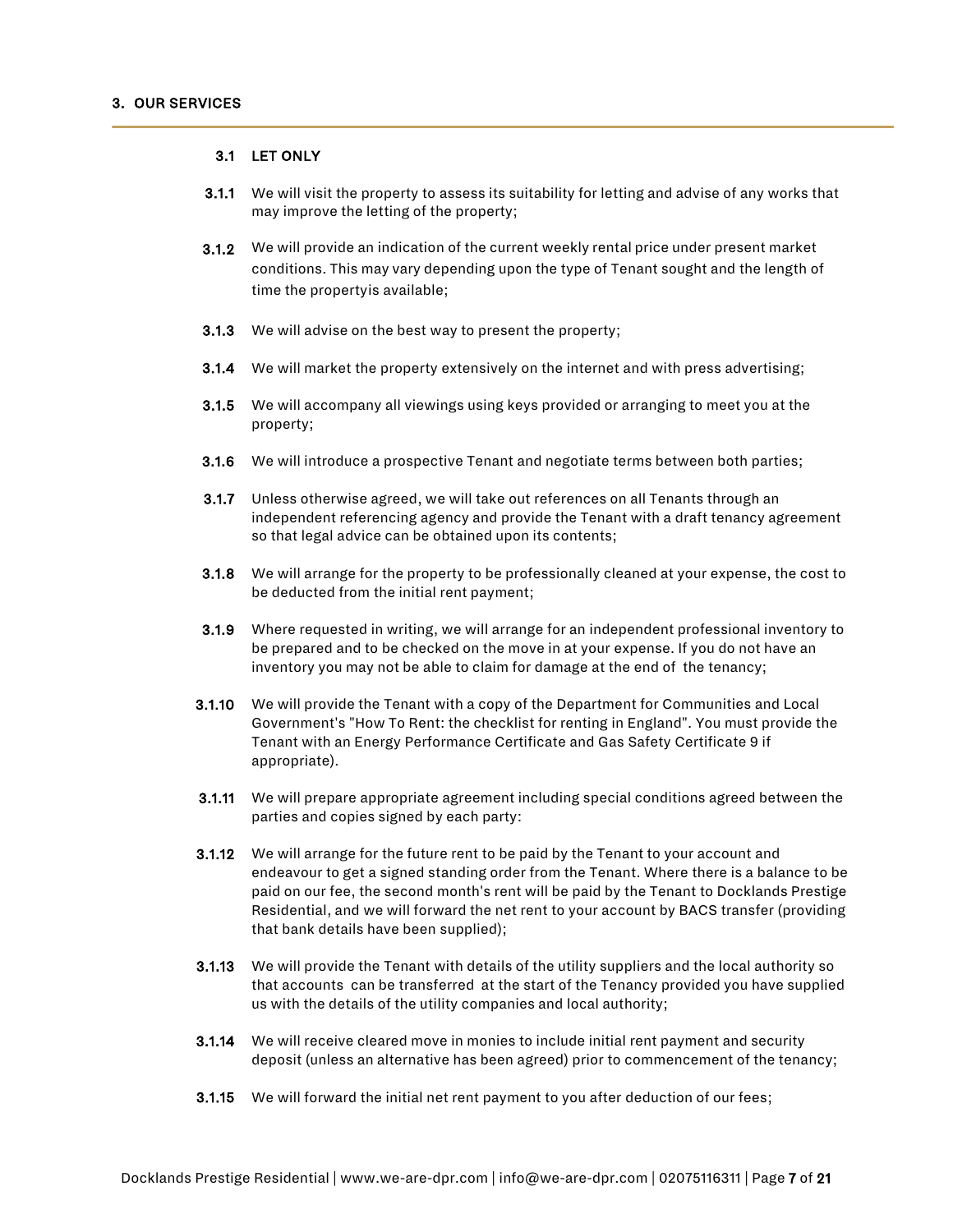- 3.1.16 Where requested in writing, we will place the security deposit in an approved scheme and advise the Tenant. If you wish to hold the deposit, you must provide us with evidence of deposit protection prior to us forwarding the deposit to you. It is your responsibility to protect the deposit to comply with the Housing Act 2004 if applicable;
- 3.1.17 Prior to the end of the tenancy, we will contact you and the Tenant to ascertain plans for termination or extension of the tenancy. If requested, we will then negotiate terms between yourself and the Tenant for renewal of the tenancy. We will draw up extension documents, including any new terms agreed between the parties and arranged for them to be signed. We are not liable if the Tenant fails to return a signed document. We will then date the agreements and send the relevant copy to each party. If the Tenant has an Assured Shorthold Tenancy, and it continues to roll-on on a month to month basis (i.e. a periodic Tenancy) rather than agreeing on a new fixed Term then the Rent can only be lawfully increased on an annual basis if we serve the Tenant with a valid Notice under Section 13(2) of the Housing Act 1988. This notice advises the Tenant that they have a right to challenge the increase by serving you with a counter-notice and ultimately referring the increase to the Rent Assessment Committee. This could result in a hearing. If the Tenant makes a counterproposal, we will ask you whether you wish to accept it or whether you wish to pursue the issue to a hearing. If you want to do the latter, we can arrange for solicitors to act on your behalf. You will be responsible for their charges. If you prefer to negotiate any renewal personally our fees for the Let Only Service will continue to be payable according to Section 1 above for the duration of the time the Tenant occupies the Premises;
- **3.1.18** If the tenancy is to be terminated we can, if requested to do so in writing, serve the relevant Notice to the Tenant together with a copy of the Department Of Communities and Local Government's "How to Rent:: the checklist for renting in England" This service is subject to an additional charge detailed in Section 1. We will arrange for the property to be remarketed or prepared for your return;
- 3.1.19 As from October 2011 if a Tenant leaves a property without providing a forwarding address the Landlord will become legally liable for payment of the water account under the Flood and Waste Management Act 2010. If we manage the Premises, we will endeavour to obtain a forwarding address, but if we do not manage the property, the responsibility will be that of the Landlord. Docklands Prestige Residential has no liability for any loss of the Landlord if a forwarding address cannot be obtained.

# 3.2 LETTING & RENT COLLECTION

# Including all items (3.1.1) to (3.1.8) of our Let Only service plus:

- 3.2.1 We will arrange for an independent professional inventory to be prepared and to be checked on the move in at your expense. If you do not have an inventory you may not be able to claim for damage at the end of the tenancy;
- 3.2.2 We will provide the Tenant with a copy of the Department for Communities and Local Government's "How To Rent: the checklist for renting in England". You must provide the Tenant with an Energy Performance Certificate and Gas Safety Certificate 9 if appropriate).
- 3.2.3 We will prepare appropriate tenancy agreements including any special conditions agreed between the parties and got a copy signed by each party;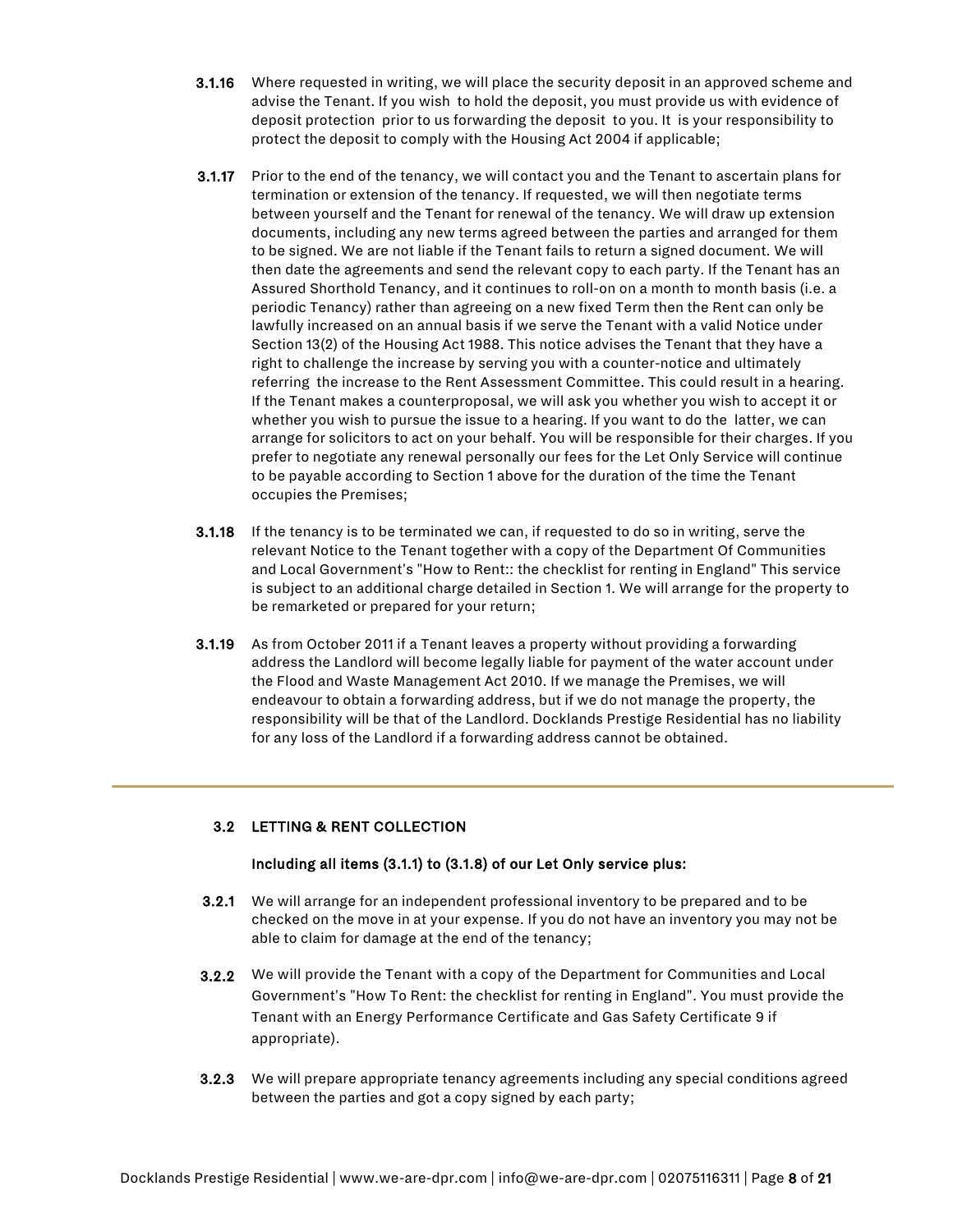- 3.2.4 We will arrange for the future rent to be paid by the Tenant to Docklands Prestige Residential via standing order;
- **3.2.5** We will provide the Tenant with details of the utility suppliers and the local authority so that accounts can be transferred at the start of the Tenancy provided you have supplied us with the details of the utility companies and local authority;
- 3.2.6 We will receive cleared move in monies to include initial rental and security deposit (unless an alternative has been agreed) prior to commencement of the tenancy;
- 3.2.7 Where requested in writing, we will place the security deposit in an approved scheme and advise the Tenant. If you wish to hold the deposit, you must provide us with evidence of deposit protection prior to us forwarding the deposit to you. It is your responsibility to protect the deposit to comply with the Housing Act 2004 if applicable;
- 3.2.8 We will receive rent payments on your behalf and forward net rents to your account by BACS transfer within 10 working days from receipt of cleared funds. All payments will be accompanied by a statement of account to yourself. In the absence of rent payment, we will pursue the Tenant for payment with up to three letters and advise you if you should take legal advice. You should arrange a facility with the bank to cover changes in rent payment dates, void periods or non-payment of rent. Docklands Prestige Residential take no responsibility for late or missed mortgage payments;
- 3.2.9 Prior to the end of the tenancy, we will contact you and the Tenant to ascertain plans for termination or extension of the tenancy. If requested, we will then negotiate terms between yourself and the Tenant for renewal of the tenancy. We will draw up extension documents, including any new terms agreed between the parties and arranged for them to be signed. We are not liable if the Tenant fails to return a signed document. We will then date the agreements and send the relevant copy to each party. If the Tenant has an Assured Shorthold Tenancy, and it continues to roll-on on a month to month basis (i.e. a periodic Tenancy) rather than agreeing on a new fixed Term then the Rent can only be lawfully increased on an annual basis if we serve the Tenant with a valid Notice under Section 13(2) of the Housing Act 1988.

This notice advises the Tenant that they have a right to challenge the increase by serving you with a counter-notice and ultimately referring the increase to the Rent Assessment Committee. This could result in a hearing. If the Tenant makes a counterproposal, we will ask you whether you wish to accept it or whether you wish to pursue the issue to a hearing. If you want to do the latter, we can arrange for solicitors to act on your behalf.

You will be responsible for their charges. If you prefer to negotiate any renewal personally our fees for the Letting a: Rent Collection Service will continue to be payable according to Section 1 above for the duration of the time the Tenant occupies the Premises;

**3.2.10** If the tenancy is to be terminated we can, if requested to do so in writing, serve the relevant Notice to the Tenant together with a copy of the Department for Communities and Local Government's "How to Rent: the checklist for renting in England". This service is subject to an additional charge detailed in Section 1.

We will arrange for the property to be remarketed or prepared for your return:

**3.2.11** At the end of the tenancy, we will arrange for an inventory check out by the independent inventory clerk. On receipt of the checkout report, we will forward this to yourself and the Tenant. You will then be responsible for agreeing on deductions from the deposit. On agreement, release documents signed by yourself and the Tenant should be submitted to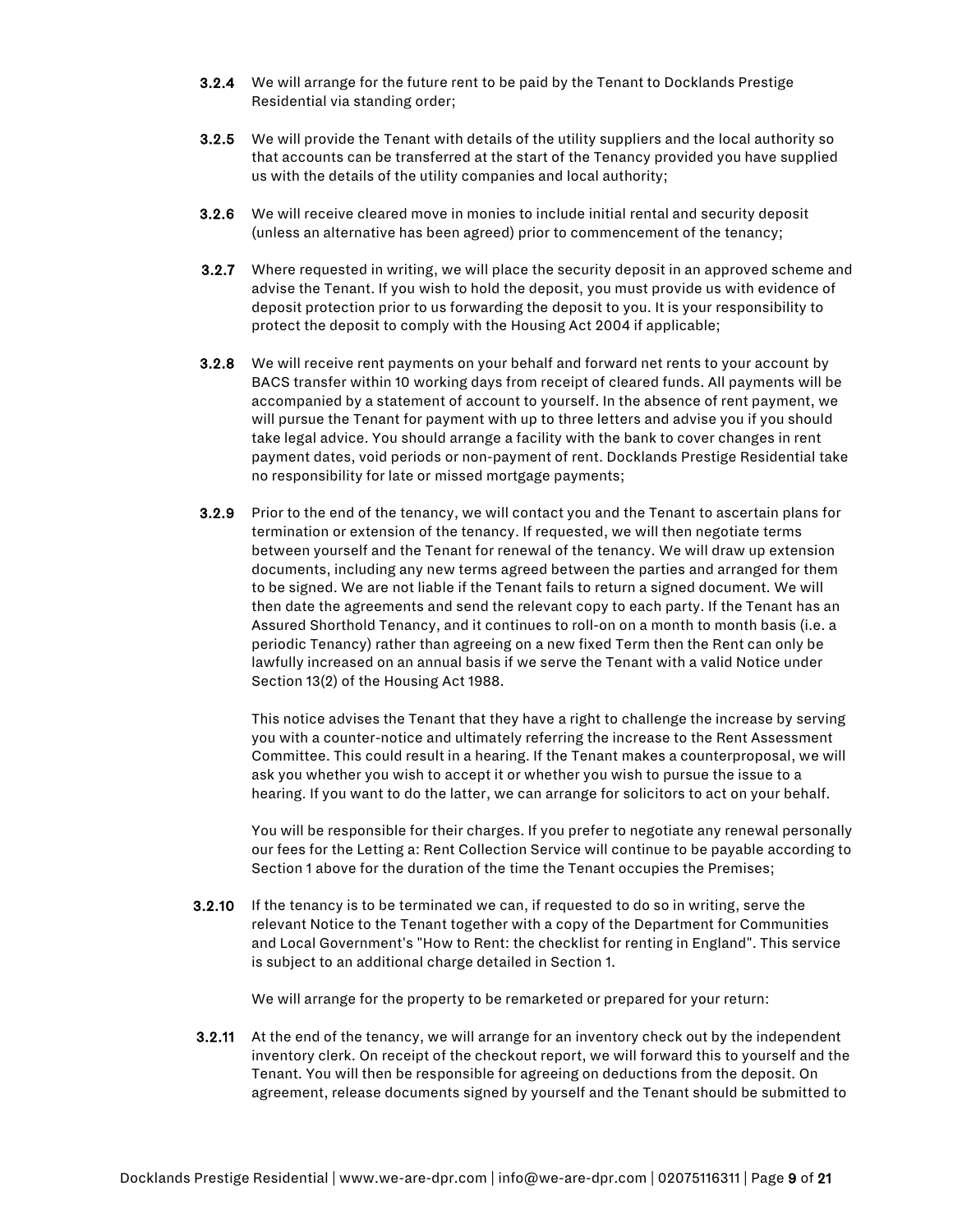the appropriate tenancy protection scheme, and the deposit returned in the agreed proportions.

If no agreement can be reached you should refer the matter to the dispute service of the tenancy deposit scheme or small claims court in the case of Non-Housing Act tenancy agreements;

3.2.12 As from October 2011 if a Tenant leaves a property without providing a forwarding address, the Landlord will become legally liable for payment of the water account under the Flood and Waste Management Act 2010. If we manage the Premises, we will endeavour to obtain a forwarding address, but if we do not manage the property, the responsibility will be that of the Landlord. Docklands Prestige Residential has no liability for any loss of the Landlord if a forwarding address cannot be obtained.

# 3.3 FULL PROPERTY MANAGEMENT SERVICE

### Including all items (3.1.1) to (3.1.8) of our Let Only service plus:

- 3.3.1 We will arrange for a gas safety check to be carried out at your expense and arrange continued compliance with the Regulations by providing a copy of the certificate to the Tenant at the start of the Tenancy and upon renewal of the certificate; We will also provide the Tenant with an Energy Performance Certificate and a copy of the Department for Communities and Local Government's "How to Rent: the checklist for renting in England";
- 3.3.2 We will arrange for an electrical safety check to be carried out at your expense (unless instructed otherwise) and ensure compliance with the Regulations;
- **3.3.3** We will arrange for an independent professional inventory to be prepared at the property upon move in at your expense. If you do not have an inventory you may not be able to claim for damages at the end of the tenancy;
- 3.3.4 We will prepare appropriate tenancy agreements including any special conditions agreed between the parties and got a copy signed by each party;
- 3.3.5 Where requested in writing, we will request permission to sub-let;
- 3.3.6 Where you have requested in writing, to the block management of the Freeholder, we will arrange for ground rent and service charge accounts to be sent to Docklands Prestige Residential upon receipt of the bill we shall arrange payment. Payment can only be made if we hold cleared funds. We are not liable for any losses, penalties or late fees charges suffered if we do not hold sufficient monies;
- 3.3.7 We will arrange for the rent to be paid by the Tenant to Docklands Prestige Residential via standingorder;
- **3.3.8** We will receive cleared move in monies to include initial rent and security deposit (unless an alternative has been agreed) prior to commencement of the tenancy;
- 3.3.9 For all Housing Act tenancies, we will place the security deposit in an approved scheme and advise the Tenant;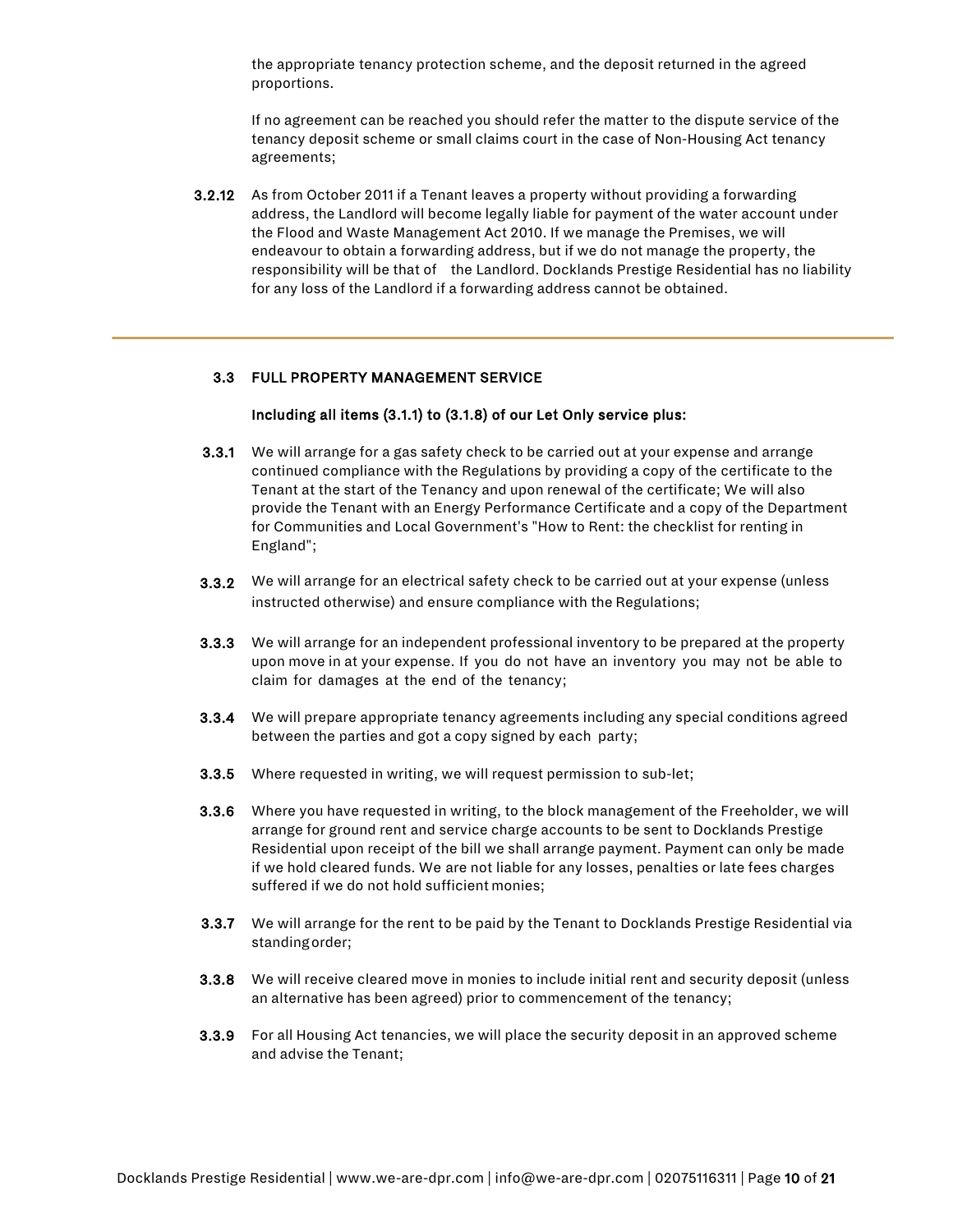- 3.3.10 We will notify all utility companies of occupier account changes (where possible) provided we have been given the names, account details and addresses of each supplier. You should note some suppliers will only take instructions from the owner. In this case, transfer of the account out of your name will be your responsibility;
- 3.3.11 We will notify the local authority of the change of occupant for the purposes of council tax.
- 3.3.12 We will receive rent payments on your behalf and forward net rents to your account by BACS transfer within 10 working days from receipt of cleared funds.

All payments will be accompanied by a statement of account to yourself. In the absence of rent payment, we will pursue the Tenant for payment with up to three letters and advise you if you should take legal advice.

You should arrange a facility with the bank to cover changes in rent payment dates, void periods or non-payment of rent. Docklands Prestige Residential take no responsibility for late or missed mortgage payments;

- 3.3.13 Where requested, we will pay from rents received outgoings such as ground rent, service charges, insurance premiums, maintenance contracts, council tax and utility bills. Although we will query any obvious discrepancies as we discover them apart from insurance premiums, we must emphasise that we are entitled to accept and pay on your behalf demands and accounts which appear correct. Payments will only be made if we hold cleared funds. We are not liable for any discrepancies or for any loss suffered if we do not hold sufficient monies;
- 3.3.14 Any other party, including but not limited to, external inventory clerks, gas, electrical or water engineers, builders or surveyors, Domestic Energy Inspectors, or solicitors whom we instruct will be considered instructed on your behalf. This means that you are the contracting party and that you have the primary liability for the payment of that subcontractor's invoices, fees, charges or other expenses and that they, and not we, owe you a liability for the quality of their work;
- 3.3.15 We will try to arrange a mutually convenient time for contractors attending the property to undertake work on your behalf to meet the Tenant at the property. Where this is not possible, we may be able to arrange to meet the contractor at the property. This will be subject to an additional charge.
- 3.3.16 If you ask us to do anything which we consider to involve a higher risk to us or to you or which is outside our normal procedure, we may ask you for a written agreement to indemnify us against any loss, damage or other costs which we might incur as a result of following your instructions. If you refuse to provide this to us, then we reserve the right to refuse your instructions and to terminate this Agreement;
- 3.3.17 We will deal with routine management matters and instruct contractors to carry out minor works up to a maximum of £300.00 including VAT for any one item without further instruction from you. We will deal with matters of redecoration, renewal, replacement or repair between £300.00 and £600.00 including VAT with your verbal authority (except in the case of emergency and / or when it is impractical to doso). We endeavour to inspect andarrange estimates forworks over£600.00 including VAT andon receipt of your written approval (except in the case of emergency) will organise for the works to be completed. We endeavour to inspect major works for satisfactory completion before releasing the final payment. We are not liable for any damage tothe property or deterioration or loss suffered if we do not hold sufficient cleared funds;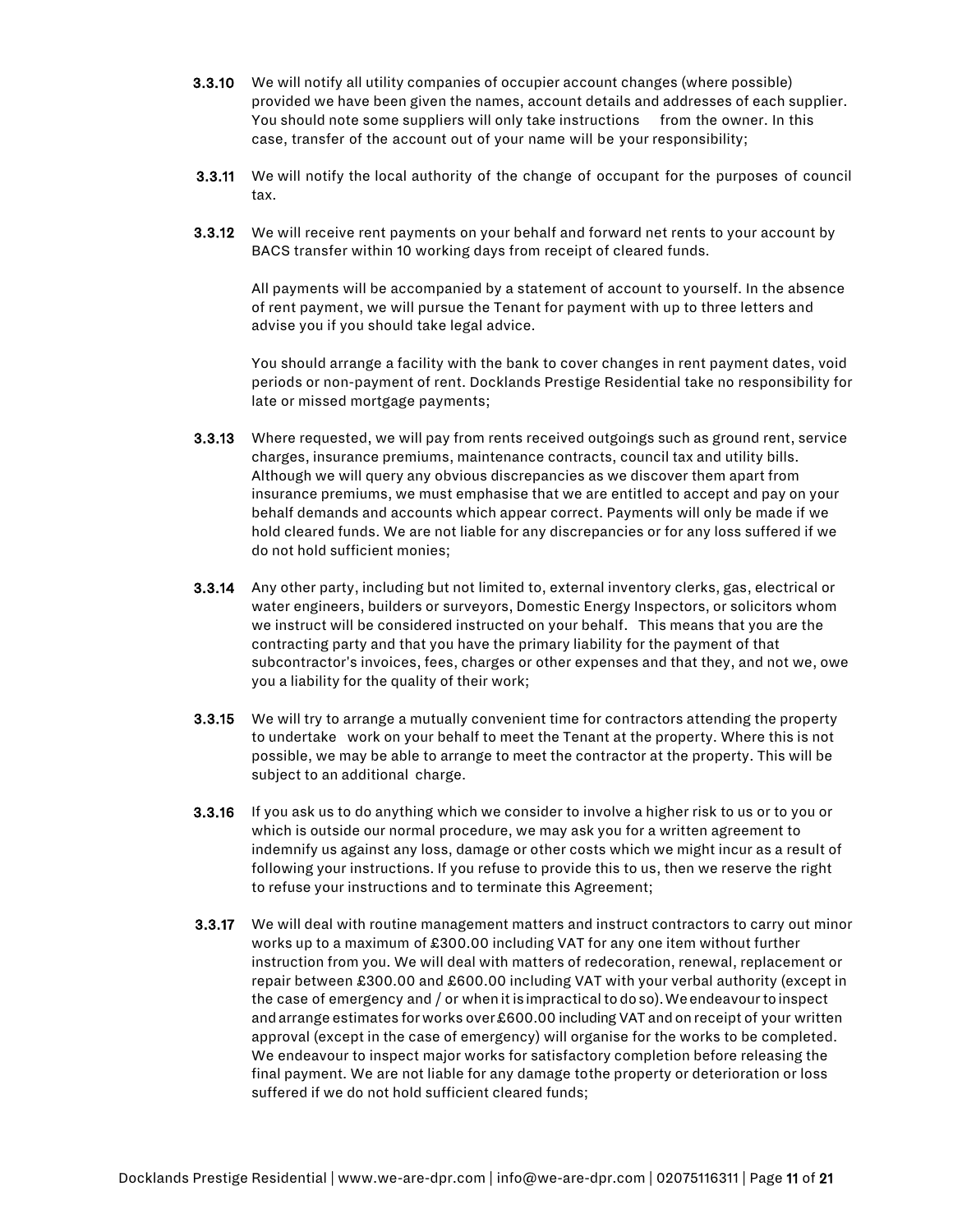- **3.3.18** We endeavour to visit the property once a year at the landlord's written request to carry out non-expert condition visits and prepare a report detailing any recommendations. This is a walkthrough of the property, not a survey and is intended to note any obvious repairs or maintenance. We are not liable for hidden or latent defects or any deterioration in the property if we are unable to gain entry. If the Tenant refuses entry, we will inform you in writing. You should seek legal advice; the cost of each visit is £96.00 including VAT.
- 3.3.19 We will prepare and serve notices (as appropriate) to end the tenancy upon your written request. You must give us at least ten weeks warningif you wish to terminate a tenancy at the end of the fixed term or according to a break clause. We are not liable for any delay in gaining possession if you fail to give us sufficient notice;
- 3.3.20 Prior to the end of the tenancy, we will contact you and the Tenant to ascertain plans for termination or extension of the tenancy. Ifrequested, wewillthen negotiate terms between yourself and the Tenant for renewal of the tenancy. We will draw upextension documents,includinganynewterms agreedbetween the parties andarrangedforthem to besigned. Wearenot liable if the Tenant fails to return a signed document. Wewill then date the agreements and send the relevant copy to each party. If the Tenant has an Assured Shorthold Tenancy, and it continues to roll-on on a month to month basis (i.e. a periodic Tenancy) rather than agreeing on a new fixed Term then the Rent can only be lawfully increased on an annual basis if we serve the Tenant with a valid Notice under Section 13(2) of the Housing Act 1988. This notice advises the Tenant that they have a right to challenge the increase by serving you with a counter-notice and ultimately referring the increase to the Rent Assessment Committee. This could result in a hearing. If theTenant makes acounterproposal,we will ask you whether you wish to accept it or whether you wish to pursue the issue to a hearing. If you want to do the latter, we can arrange for solicitors to act on your behalf.
- 3.3.21 If the tenancy is to be terminated we can, if requested to do so in writing, serve the relevant Notice to the Tenant together witha copy of the Department for Communities and Local Government's "How to Rent: the checklist for renting in England". We will arrange for the property to be remarketed or prepared for your return:
- 3.3.22 At the end of the tenancy, we will arrange for an inventory check out by the independent inventory clerk. On receipt of the checkoutreport,wewillforwardthistoyourselfandthe Tenant.Youwillthenberesponsibleforagreeingondeductions from the deposit. If no agreement can be reached you should referthe matterto thedispute service of the tenancy deposit scheme or small claims court in the case of Non-Housing Act tenancy agreements;
- 3.3.23 If requested, we will arrange for any repairs, redecoration, replacements or cleaning as required payable from the deposit. Please note that if the tenant should dispute any costs the invoices will need to be settled by you as the landlord whilst the matter is adjudicated by the relevant scheme;
- 3.3.24 We will notify all utility companies of user account changes (wherepossible);
- 3.3.25 We will notify the local authority of the change of occupant for the purposes of council tax liability.
- 3.3.26 As from October 2011 if a Tenant leaves a property without providing a forwarding address, the Landlord will become legally liableforpayment ofthewater accountundertheFlood andWasteManagementAct2010. IfwemanagethePremises,we will endeavour to obtain a forwarding address, but if we do not manage the property, the responsibility will be that of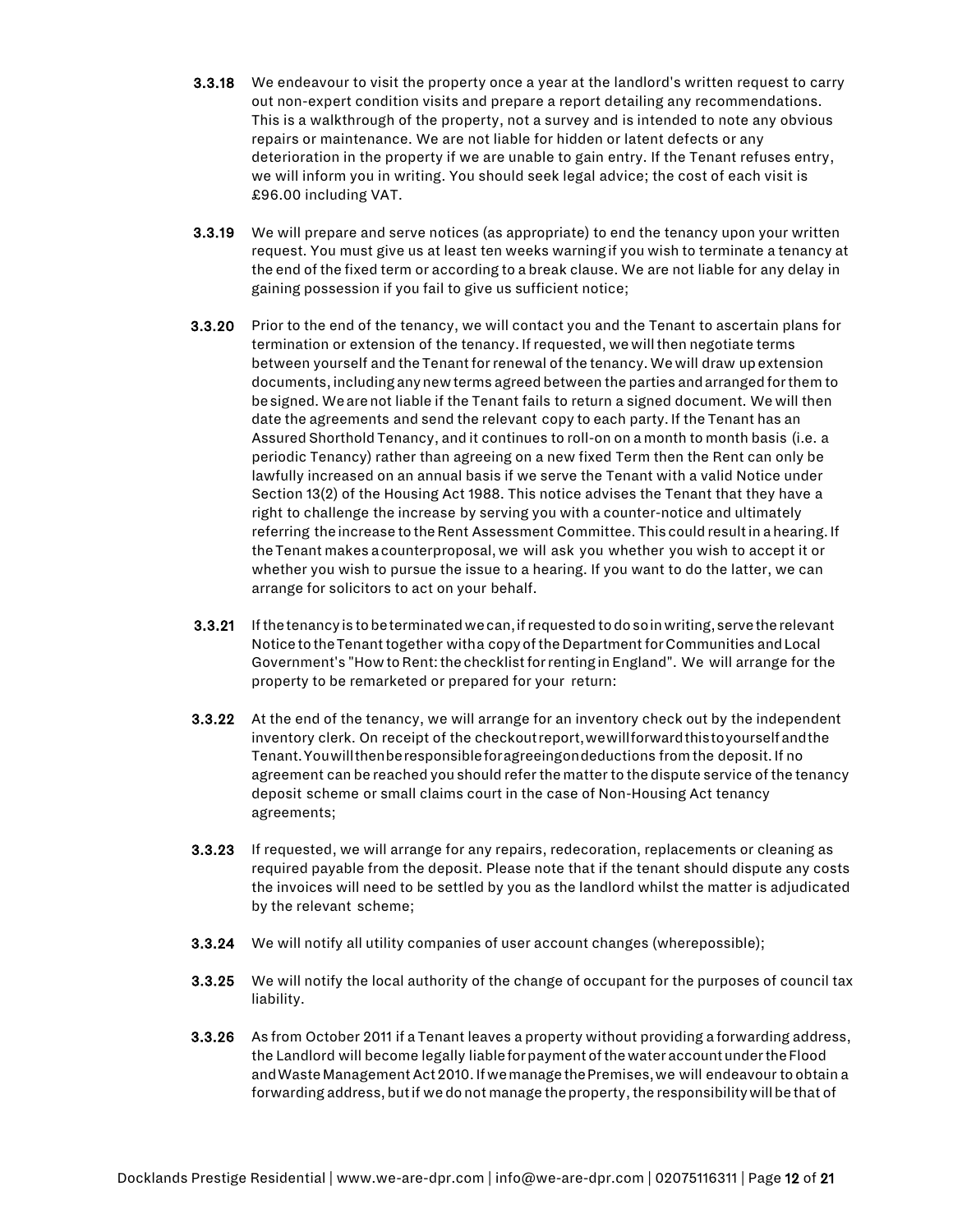the Landlord. Docklands Prestige Residential has no liability for any loss ofthe Landlordif a forwardingaddress cannot be obtained;

3.3.27 We will try to arrange a mutually convenient time for contractors attending the property to undertake work on your behalf. With access provided either via the tenant or by using our set of management keys if we hold them. Where this is not possible, we may be able to arrange to meet the contractor at the property. This will be subject to an additional charge.

# 4. ADDITIONAL INFORMATION

### 4.1 THE RENT

Unless otherwise agreed, the rent quoted by us to a Tenant will include all outgoings for which you are responsible such as service charges, ground rent etc. The Tenant is responsible for gas, electricity, telephone, council tax, television licence and water including sewerage and environmental (unless included in the service charge) charges during a tenancy.

### 4.2 TENANCY AGREEMENT : The landlord has requested for them to sign tenany agreement

Unless we are instructed otherwise, we will use our standard Tenancy Agreement for which there is a charge as detailed in Schedule 1 payable by you. If you wish to have the agreement checked or amended by your solicitor, or to use an agreement prepared by your solicitor, you will be liable for any charges in connection with that work. Please note, no charge will be made for the use of our Standard Tenancy Agreement under our Property Management Service.

# 4.3 INVENTORY

Unless otherwise agreed, we will instruct an independent inventory company to prepare a detailed inventory and to carry out a check in and check out inspections. You will be liable for the cost of the preparation and check in the report; the Tenant will be liable for the cost of the checkout report. We cannot accept liability for any error or omission on the part of the independent inventory company.

# **4.4 RENT REMITTANCES**

Present banking arrangements are such that it is necessary for us to allow approximately ten working days before transferring monies to your account. Any monies dispatched will be without prejudice to final clearance. The rent will only be paid to you when we hold cleared funds.

### **4.4 INCOME TAX**

You are responsible for notifying HM Revenue & Customs of the tenancy. Where the Landlord of property resides outside of the UK for more than six months in the tax year, HMRC will hold us, as Agent, responsible for the payment of any tax liability which arises from rents collected on your behalf, unless we are in receipt of a certificate of approval from HMRC.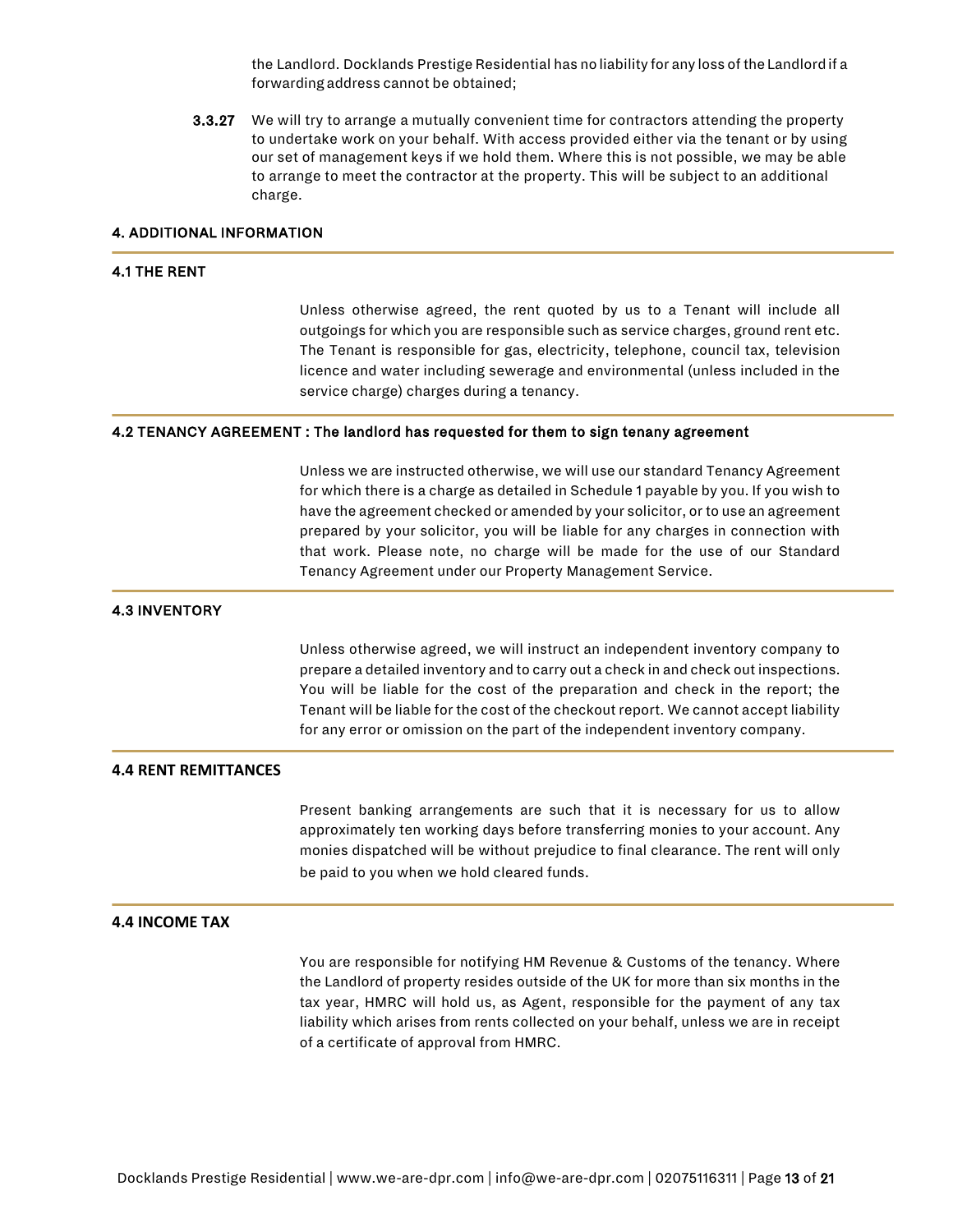In the absence of a certificate of approval, we will deduct tax at the appropriate rate and hold this to your credit until either we receive a certificate of approval or we remit these monies to HMRC, which we are required to do on a quarterly basis.

Where we do not collect rent on your behalf, we will advise your Tenant that you are an overseas Landlord and that they must withhold tax on rent that they pay, unless you arrange for HMRC to supply the Tenant with a certificate of approval. If you currently reside in the UK but subsequently move abroad, we will make this deduction from the time that you leave the country.

The eventual liability for tax may be less than the amount forwarded to HMRC - in this event you will be responsible for liaising directly with HMRC to arrange any refund. Docklands Prestige Residential is legally obliged to provide HMRC with details of all Landlords, tenancies and rents - this applies to both resident and non-resident Landlords.

Further details of the Non-Resident Landlords scheme can be obtained from the website at www.hmrc.gov.uk.

### 4.5 INTEREST AND COMMISSION

No interest will be paid on any monies held by us on your behalf. Any commissions earned while working on your behalf will be retained by Docklands Prestige Residential.

### 4.6 TERMINATION

Our appointment as property management Agent or rent collection Agent will be for the initial term of the tenancy and thereafter for as long as the tenancy continues to which period can be terminated by either party by giving a minimum three months' notice in writing. On termination of these services, our Let Only Service will remain in effect for the duration of the tenants' occupancy. To clarify, until all tenants as secured by Docklands Prestige Residential have activated and exercised the termination of the tenancy by physically departing the property, this includes but is not limited to the original fixed, renewed periodic or rolling term.

### 4.7 VARIATION OF TERMS

Variations to these Terms and Conditions of Business will only be valid if agreed in writing with a suitably authorized representative of Docklands Prestige Residential.

### 4.8 RENT ARREARS

We will inform you of any rent arrears or breaches of the covenant that are brought to our attention as soon as is reasonably practicable. Thereafter, you will be responsible for instructing your solicitor as necessary and for any charges levied by them. We will, of course, be happy to provide any guidance if required and to attend court as a witness. You may wish to look into rent protection warranties which may be suitable for you in the event tenant fails to comply with their scheduled rental payments.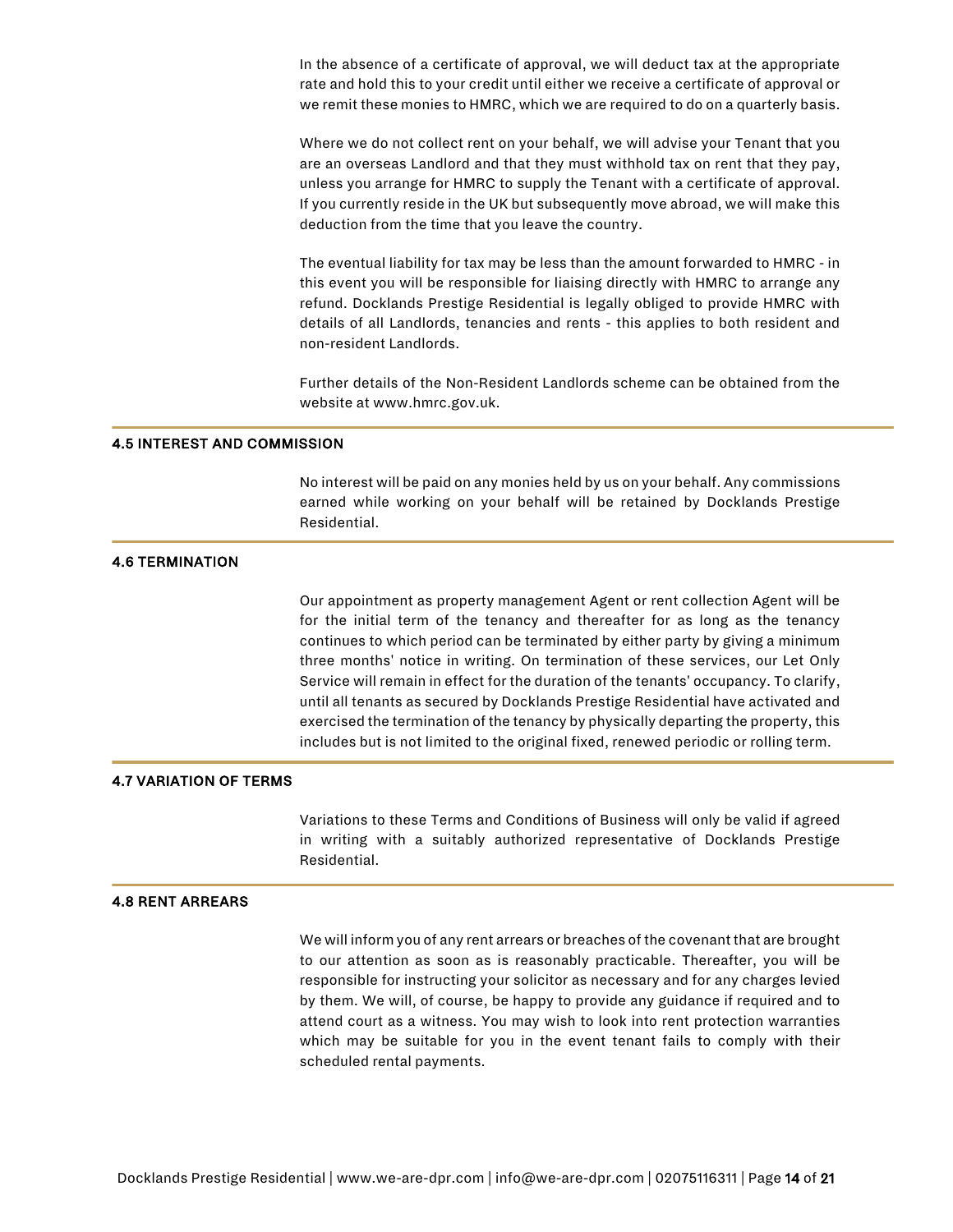### 4.9 LEGAL EXPENSES

In the event that Docklands Prestige Residential is obliged to instruct solicitors to recover any unpaid fees or other monies owing, you will be liable to pay the solicitor's fees and disbursements whether proceedings are issued or not.

### 4.10 STATUTORY APPLICATIONS

We will only deal with applications for fair rent or other Court or Tribunal matters by special arrangement with you. It should be appreciated that this will involve further costs. However, these will be agreed, where possible, in advance.

### 4.11 THIRD PARTY INTRODCUTION

In the event of a third party associated with the Tenant or occupant entering into a subsequent tenancy without there being an intervening tenancy, the commission shall be payable to us at the commencement of the tenancy at the appropriate rate.

### 4.12 PURCHASE OF THE PROPERTY

In the event that the sale of the property to the Tenant or any third party associated with the Tenant or occupant be agreed (whether after the commencement of the tenancy or otherwise), We will not charge the landlord a fee for the sale of the property.

### 4.13 SALE OF THE PROPERTY

In the event that you sell the property to a third party whilst the Tenant remains in the occupation you will remain liable to pay us our commission for the duration of the initial period of the tenancy and for any further period during which the Tenant remains in occupation of the property. It is, therefore, your responsibility to ensure that the purchaser enters into an agreement with us so that we may release you from your liability.

### 4.14 REIMURSMENT

You will keep us reimbursed in respect of any claim, damage or liability whether criminal or civil suffered from and during the time that we are or were acting on your behalf unless it is due to our negligence or breach of contract. For the avoidance of doubt, we reserve the right to have work carried out on your behalf and to charge you for that work to ensure that you fulfil your contractual and statutory obligations as Landlord.

# 4.15 MULTIPLE OCCUPANCY

The Regulations in the Housing Act 2004 concerning houses in multiple occupations ('HMOs') became law on April 6, 2006, and were enforceable from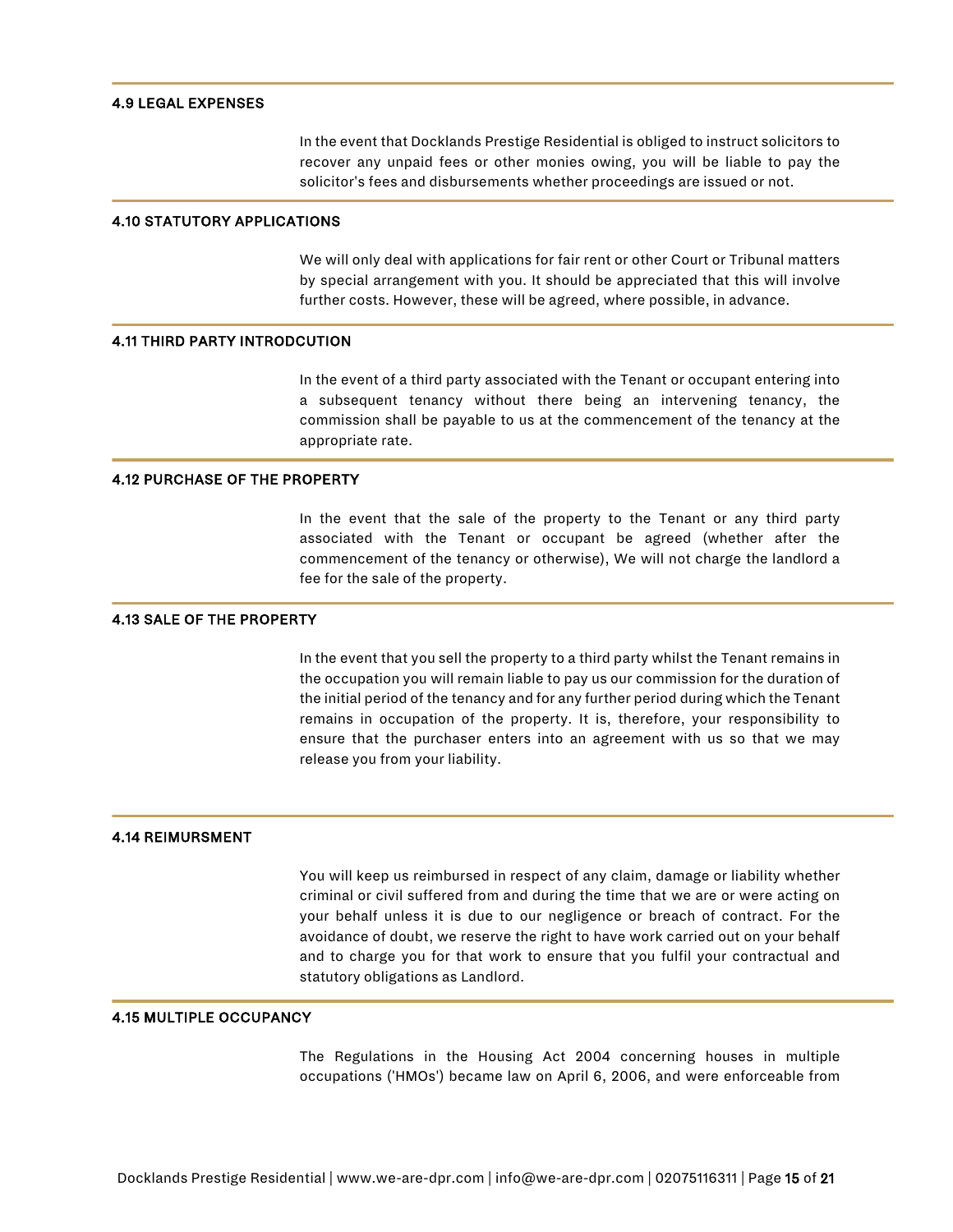July 2006. There is a general wide definition of the Regulations which state that the following are HMOs:

Premises of 3 storeys or more that have five or more occupiers who do not form one household and share a kitchen or washing facilities are subject to mandatory licensing.

It is your responsibility to apply and pay for the HMO licence (if required). We will only offer a property for let when we are in receipt of a copy of the mandatory licence or a certificate stating that the Landlord has applied for the licence. We strongly recommend that you apply for a licence if you believe that the property falls into one of the categories as stated above. If we believe that your property falls into this category, we will inform you. Your property, like all private dwellings, must also comply with the Housing Health and Safety Rating System ('HHSRS'). If the property does not comply with HHSRS, the local authority may take action against you to remedy the hazard or risk at the property.

# 4.16 TENANCY DEPOSITS

To comply with Tenancy Deposit Protection legislation, the Agent is a member of the Tenancy deposit scheme, which is administered by:

Depost Protection Service Bridgwater Rd, Bristol BS13 Phone: 0844 472 7000

Website: www.depositprotection.com

If, after 10 working days following notification of a dispute to the Agent and reasonable attempts have been made in that time to resolve any differences of opinion, there remains an unresolved dispute between the Landlord and the Tenant over the allocation of the Deposit it will (subject to the clause below) be submitted to the ICE for adjudication. All parties agree to co-operate with any adjudication.

It is not compulsory for the parties to refer the dispute to the ICE for adjudication. The parties may if either party chooses to do so seek the decision of the Court. However, this process may take longer and may incur further costs. Judges may because it is a condition of the Tenancy Agreement signed by both parties, refer the dispute back to the ICE for adjudication.If the parties do agree that the dispute should be resolved by the ICE, they must accept the decision of the ICE as final and binding.If there is a dispute, we must remit the full deposit to MyDeposits, less any amounts already agreed by the parties and paid over to them. This must be done within 10 working days of being told that a dispute has been registered whether or not you or we want to contest it. Failure to do so will not delay the adjudication, but MyDeposits will take appropriate action to recover the deposit and discipline the Landlord if we have been unable to activate a resolution from your instructions.

We must co-operate with the ICE in the adjudication of the dispute and follow any recommendations concerning the method of the resolution of the dispute.

If you wish to hold the deposit, you must provide us with evidence of deposit protection prior to us forwarding the deposit to you. It is your responsibility to protect the deposit to comply with the Housing Act 2004 (if applicable).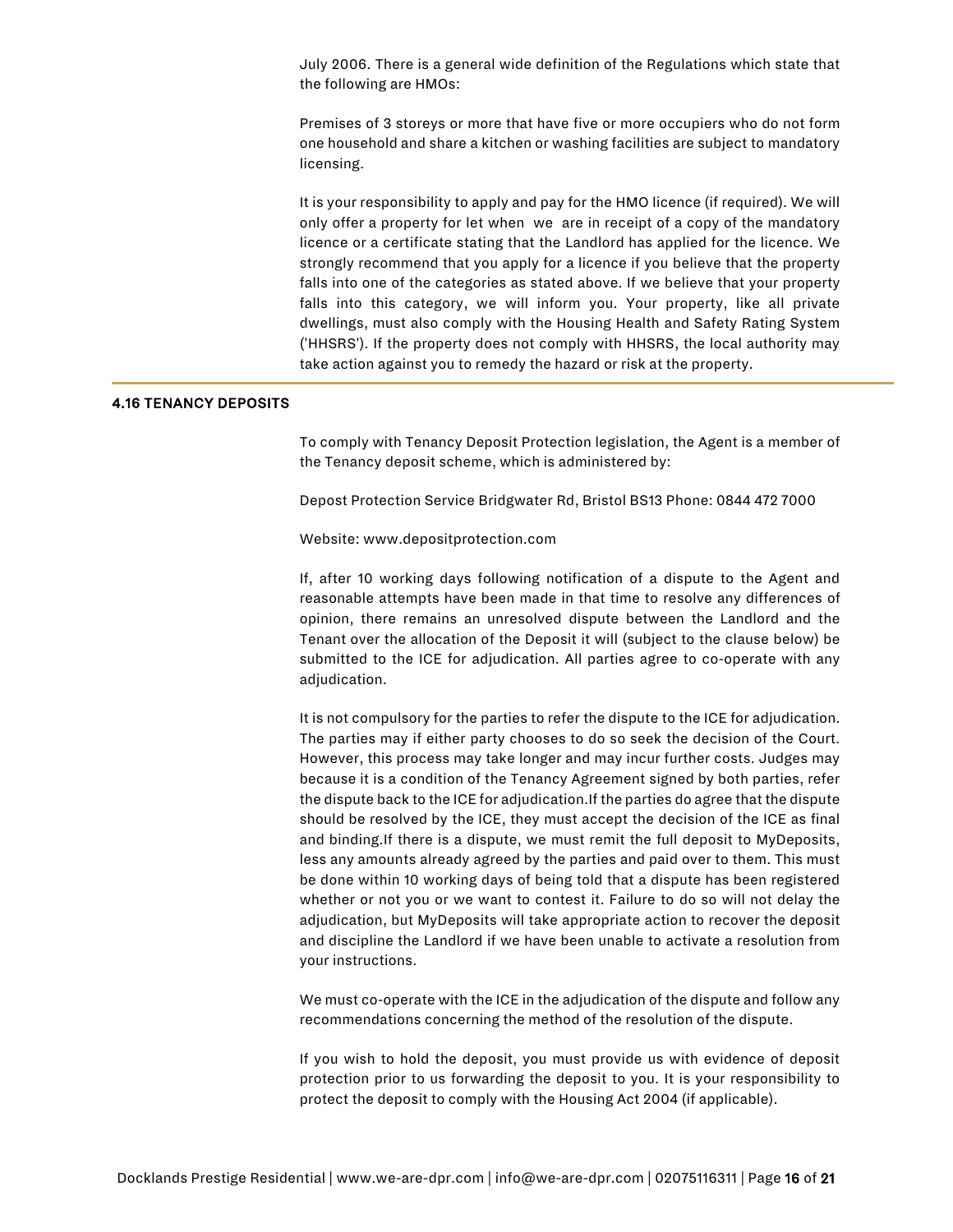The Landlord warrants that all the information he has provided to the Agent is correct to the best of his knowledge and belief. In the event that the Landlord provides incorrect information to the Agent which causes the Agent to suffer loss or causes legal proceedings to be taken the Landlord agrees to reimburse and compensate the Agent for all losses suffered.

# 4.17 MONEY LAUNDERING REGULATIONS

In order to comply with the Proceeds of Crime Act 2002 and the Money Laundering Regulations 2007, we require you to provide us with one proof of identity and one proof of residence which can be selected from the list below. You should either send us the original documents for copying and returning to you; or provide us with copies certified by a solicitor as genuine.

List A: Proof of Identity, Passport, National Identity Card, Full Driving Licence

List B: Proof of Residence: Council Tax bill, Utility bill, Mortgage statement, Bank Statement, Credit Card Statement

If you are a company which is quoted on the London Stock exchange, we will require a copy of the Certificate of Incorporation. If the company is not quoted, we require certified copies of two of the following documents:

Memorandum and Articles of Association Certificate of Incorporation A set of the Latest Accounts The last Annual Return. In addition, we need proof of identity and residence of two of the directors.

# 4.18 DATA PROTECTION

In order to comply with the Data Protection Act 1998 to prevent any unauthorised access to or use of personal data we have the responsibility to keep information confidential and will only use it if fees are not paid, and we wish to refer the matter to a debt collector or solicitor; or if we are specifically required do so by law or to pass it to a government agency by law; when instructing solicitors; to change account details for utility suppliers and the council tax into or out of your name; when a contractor's invoice has not been settled by you.

# 4.19 SERVICE OF NOTICE

The provisions for the service of notices are that if either party deliver by hand any notices or documents which are necessary under the Agreement or any Act of Parliament to the other party or the last known address of the other party by 5pm; the documents or Notices will be deemed delivered on the next working day which excludes Saturdays, Sundays and Bank Holidays; or if any documents or Notices are sent by registered or recorded delivery post the documents will be deemed delivered upon proof of delivery is obtained; or if the documents or Notices are sent by ordinary first class post addressed to the other party or the last known address of the other party; the documents or Notices will be deemed delivered two working days later, which excludes Saturdays, Sundays and Bank Holidays.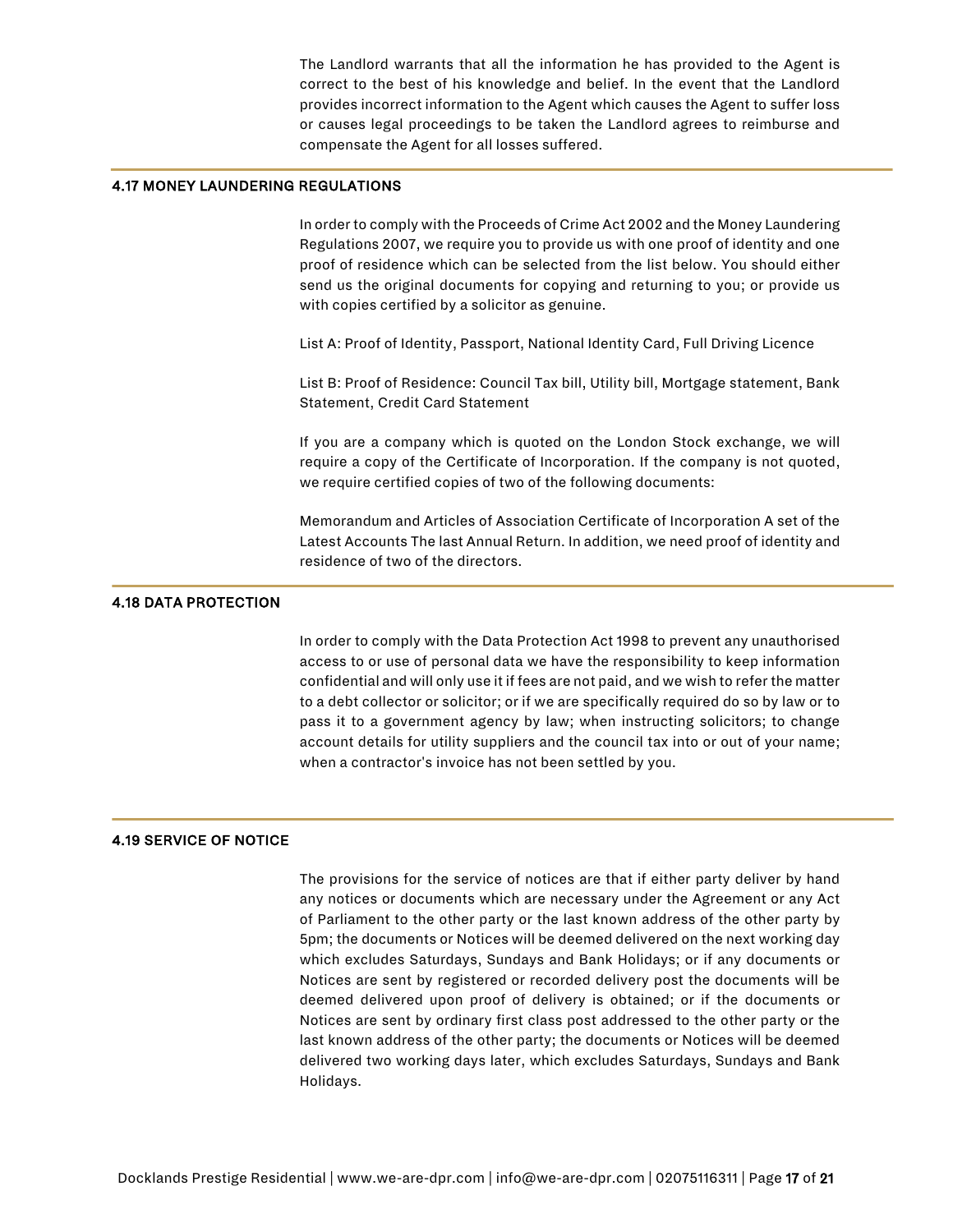The address for service for the Landlord will be the contact address specified in the Agreement and the address for service for us will be Unit 1, 139 Three Colt Street, London E14 8AP.

Any legal proceedings to be served in respect of this Agreement which is to be served outside the jurisdiction shall be deemed to be sufficiently served if they are sent by ordinary first-class or airmail post or its equivalent, and it is agreed that all legal proceedings may be served in English without the necessity for translation into any other language.

### 4.20 EQUAL OPPORTUNITIES

We will not inquire into a Tenant's race, sex, disability, sexual orientation and/or religious beliefs as a decision to enter into an agreement on this basis would be unlawful. If you ask us to do so, we shall instruct.

### 4.21 SERVICE INFORMATION

We trade as a Limited Company registered at Companies House (Reg. No 6942564).

- Our VAT number is 170 8373 03.
- We are members of the dispute and compensation scheme operated by The Property Ombudsman (www.tpos.co.uk).

### 4.22 ACTS OF THIRD PARTIES

We will not be responsible for any loss or damage that you suffer through the act, default or negligence of any third party which may arise other than through our negligence, omission or failure.

### 4.23 THE CONTRACT (RIGHTS OF THIRD PARTIES) ACT

Does not apply to this Agreement.

### 4.24 ASSIGMENT

We reserve the right to assign our rights and/or obligations under this Agreement upon giving you three months' written notice.

### 4.25 DEFINITIONS

In this Agreement the following Definitions apply, but they do not form part of the agreement:

"ICE" means the Independent Case Examiner of The Dispute Service Limited.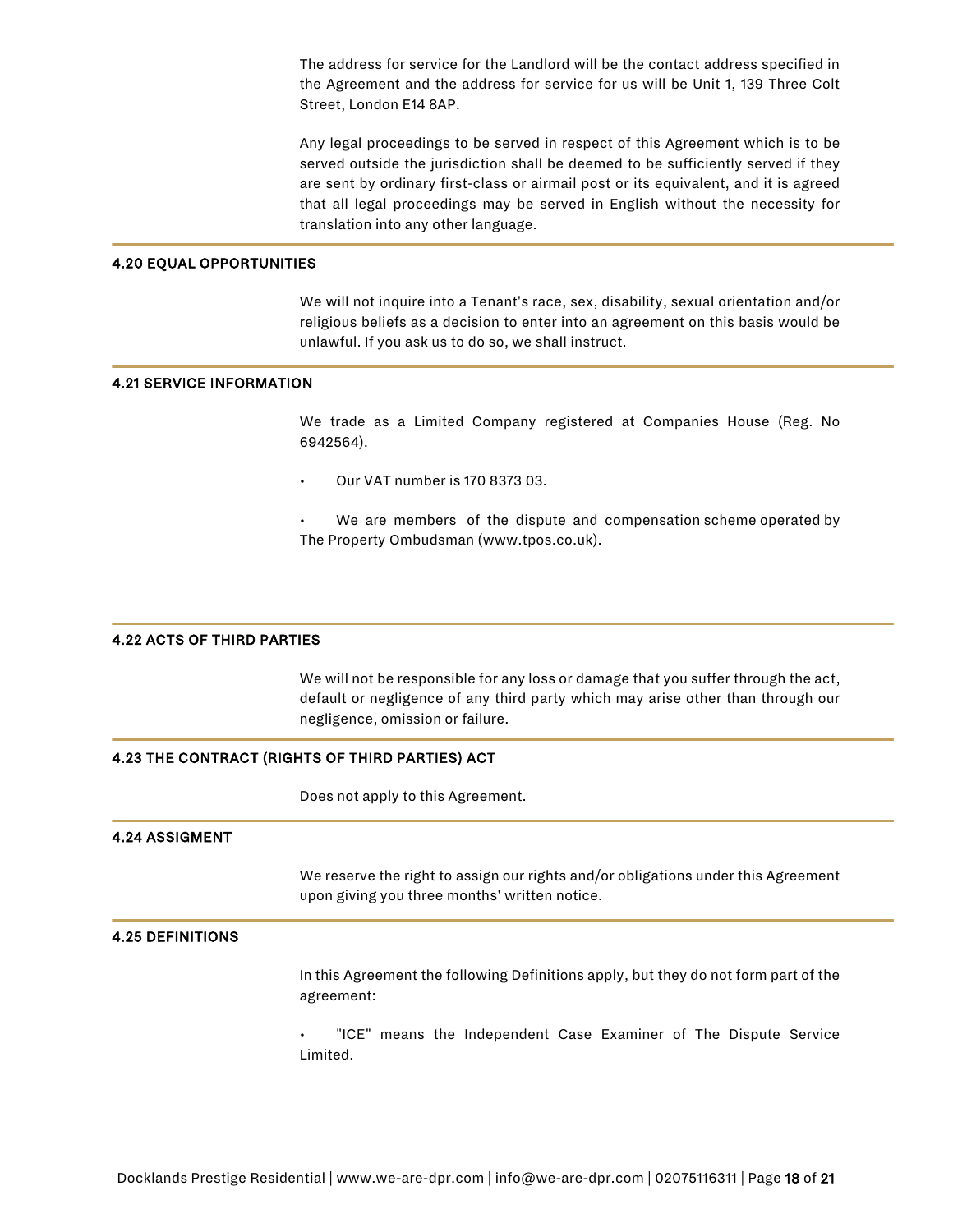• "The Interest Rate" means the law society interest rate of 4% above the Bank of England base rate.

• "Inventory" means the document drawn up prior to the commencement of the Tenancy by the Landlord or the Agent, which includes the fixtures and fittings on the Premises.

• "Jointly and severally liable" means that each person will be responsible for complying with the obligations of and paying all charges and costs under this Agreement, both individually and together.

"Landlord" or "you" or "your" means anyone owning an interest in the property, whether freehold or leasehold, entitling them to possession of it upon the termination or expiry of the Tenancy and anyone who later owns the property.

• "Property" means any part or parts of the building, boundaries, fences, garden and outbuildings belonging to the Landlord. When the property is part of a larger building, the property includes all common areas.

"Tenant" means anyone entitled to possession of the property under a Tenancy Agreement.

"Term" or "Tenancy" means the fixed term of the Tenancy Agreement and any extension or continuation of the Tenancy whether fixed term or periodic arising after the expiry of the original Term.

• "Deposit" means the money held by the Agent/Landlord/Deposit Scheme in a stakeholder capacity during the Tenancy in case the Tenant fails to comply with the terms of the Tenancy Agreement.

• "Tenancy Agreement" means the contract drawn up between the Landlord and the Tenant specifyi ng the obligations of the two parties.

• "DPS" means The Deposit Protection Service whose details are shown in the Tenancy Agreement.

• "VAT" means value added tax or any other tax of a similar nature and unless otherwise expressly stated all references to all other sums payable are exclusive of VAT.

"A working day" refers to a day when the United Kingdom clearing banks are open for business in the "City of London".

Use of the singular includes the plural; Use of the masculine includes the feminine.

Any reference to a Statutory Instrument or Act of Parliament shall include reference to future amendments.

# 4.26 LEGAL JURISDICTION

This Agreement shall be governed by and construed in accordance with the law of England and Wales.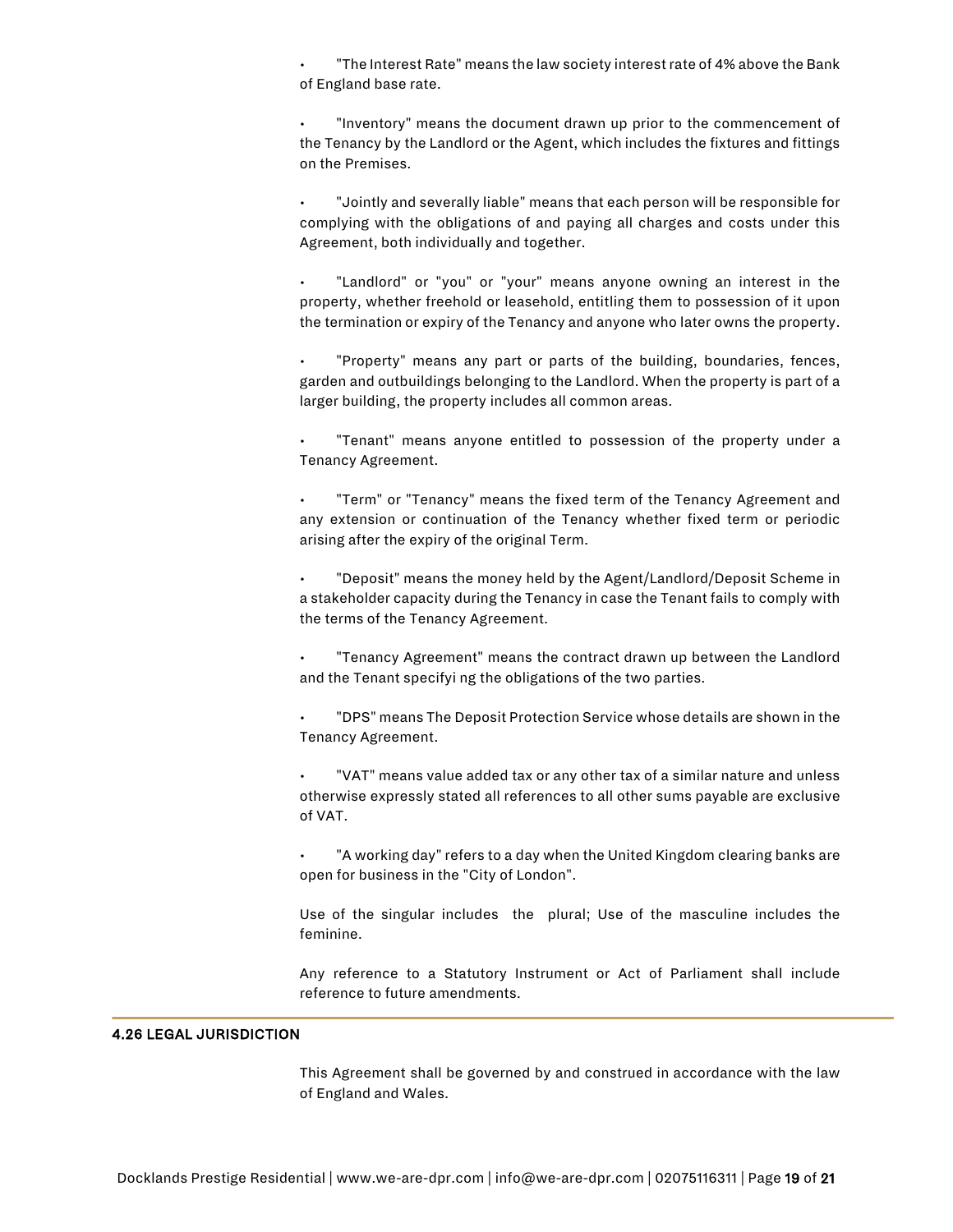# FULL PROPERTY ADDRESS: 403 1 Baltimore Wharf, London E14 9FS

| <b>I CONFIRM:</b>           |                                                                                                                                                       |                  |
|-----------------------------|-------------------------------------------------------------------------------------------------------------------------------------------------------|------------------|
|                             | (a) I am the sole legal owner of the above leasehold / freehold property<br>(b) I am the joint owner of the above leasehold / freehold property with: |                  |
|                             | (c) My parking bay $/$ garage number is : $\overline{\phantom{a}}$                                                                                    |                  |
|                             | (d) The property is offered without parking                                                                                                           |                  |
| <b>BANK DETAILS:</b>        |                                                                                                                                                       |                  |
| <b>Bank Name:</b>           |                                                                                                                                                       |                  |
| <b>Bank Address:</b>        |                                                                                                                                                       |                  |
| <b>Account Number:</b>      |                                                                                                                                                       |                  |
| <b>Sort Code:</b>           |                                                                                                                                                       |                  |
| <b>LANDLORD DETAILS:</b>    |                                                                                                                                                       |                  |
| <b>Full Name:</b>           |                                                                                                                                                       |                  |
| Home address:               |                                                                                                                                                       |                  |
| Email:                      |                                                                                                                                                       | Phone<br>Number: |
| <b>JOINT OWNER DETAILS:</b> |                                                                                                                                                       |                  |
| <b>Full Name:</b>           |                                                                                                                                                       |                  |
| Home address:               |                                                                                                                                                       |                  |
| Email:                      |                                                                                                                                                       | Phone<br>Number: |